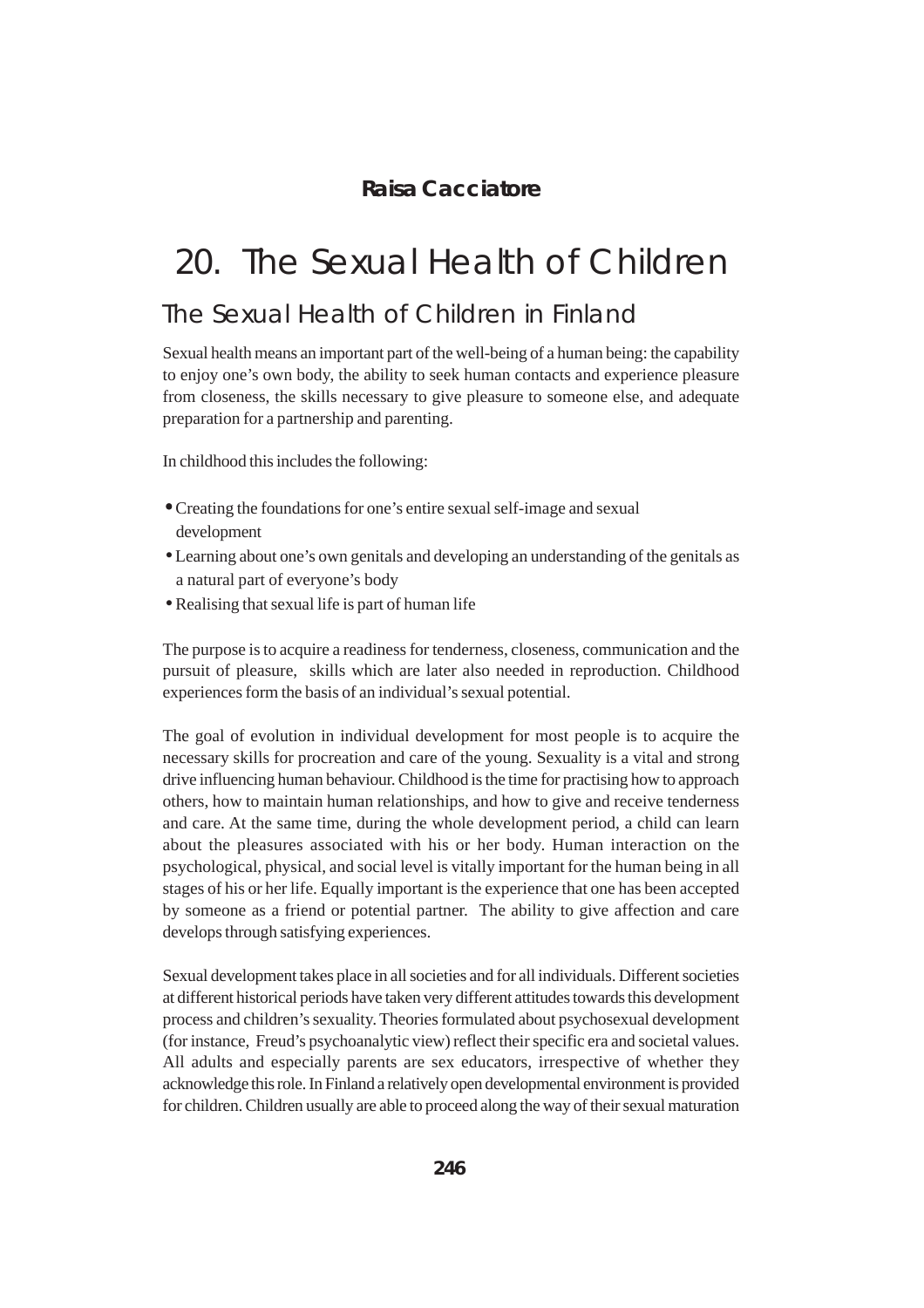at their own pace, to ask questions and get answers, and to have sexual experiences appropriate for their stage of development. There are only a few groups in Finland where an anxious and restrictive attitude towards the sexual development of the child exists, or where a child's sexuality is viewed as bad or dangerous. This negative way of thinking is steadily decreasing, however. Sexuality is usually regarded as a natural developmental area of the child, as part of the child's health and as different from adult sexuality (see e.g. Huttunen 1999).

Very early childhood events can determine adult sexuality. The child can experience his or her own body as either a source of positive feelings or negative feelings. The pursuit of pleasure can be closely associated with shame and danger or it can be an exciting joyful discovery. These experiences depend to a large extent on the actions and reactions of the parents and other adults in a variety of situations. The child also learns by experience whether the consequence of closeness is abuse or tenderness.

Moments of joy and insults are remembered for a long time and may affect a person's entire life, although the significance of later events is also great (Kontula and Haavio-Mannila 1995).

The adult should provide a safe environment for sexual development and a model not only for closeness and tenderness but also for limits. The adult needs to help a child understand the rules of proper behaviour. The younger the child, the fewer inhibitions he or she will have in approaching other people. This may be considered problematic by the parents and other adults. If the child is masturbating, the adult should guide the child to do this only in privacy. The adult must also tell the child that no one is allowed to violate his or her right to bodily self-determination.

Traditionally and especially since the 1960s, children in Finland have been given possibilities for privacy and avoiding inappropriate control. In rural communities there has not been time to constantly watch over children nor has it been considered necessary. The fact that children examine and get satisfaction from touching their own bodies has generally been considered part of the child's normal development. Nowadays this is considered a positive activity that strengthens sexual health.

For many generations the sauna culture has provided an excellent opportunity for Finnish families to discuss sexual matters. Going to the sauna together provides the child a natural opportunity to examine the details of various parts of the body and to ask questions that might occur in this situation. It also can reinforce two important messages: (1) one should not be ashamed of nudity or the human body, not even nudity between genders and generations and (2) being together naked is an area of sexuality under the control of people themselves, instead of being something dangerous or driven by uncontrollable instincts. The sauna experience supports sexual health in many ways because it can strengthen self-esteem, body image and identity, self-control, and a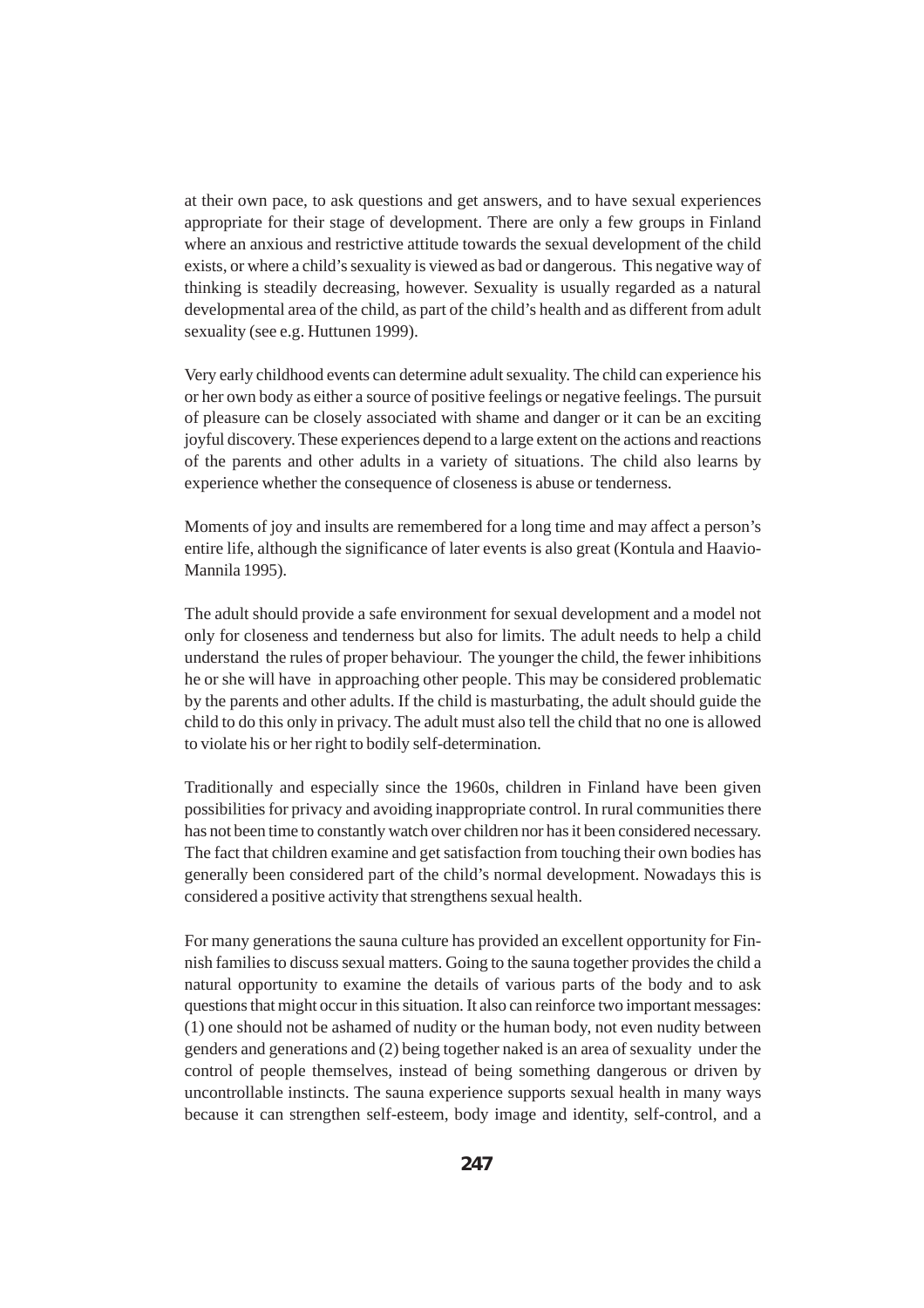sense of belonging and closeness to the group of one's sauna companions. On the other hand, the natural embarrassment of a young teenager later often causes the young person to go to the sauna alone or together with his or her peers.

### Areas of the sexual health of children

Supporting a child's sexuality is possible when sexuality is widely understood as part of growing up and coping in society. What early developmental processes increase children's ability to enjoy their sexuality in an all-inclusive way and in all stages of the life cycle without subordinating or hurting other people? To answer this question I present five images in which the child's thoughts about the value of his or her own body and possibilities for achieving personal goals become focussed. Development in areas related to these images has a strong impact upon the later sexual health of the individual.

#### **Body-image**

Starting with birth, if not earlier, children construct through their own experiences images of themselves. A positive body-image is constructed in an all-inclusive way, through sensations of touch, hearing, balance, taste and smell. Skin contacts with the baby, rocking, stroking, joyful voices and baby talk convey the positive message that the baby is good and accepted, that people enjoy his/her company and think in a positive way about him/her. During feeding the baby obtains oral satisfaction, skin contacts, eye contacts and moments of play which are also important for many mothers, even in a sexual way. The needs of bottle-fed babies can be satisfied equally well by the above activities, and the baby can also be tended by the father or another adult. In this way a baby acquires basic experiences of enjoying its own body and mutually enjoyable relationships. In these moments a baby acquires the skill and permission to love. The baby experiences love by and giving pleasure to another human being. If a child has experienced violence and insults directed at his/her body, the child's positive body image can be seriously damaged, and sometimes such experiences lead the person to hurt or objectify his/her body as an older child or adult.

#### **Image of sexuality**

During each stage of psychosexual development the child becomes interested in new areas of sexuality. In early childhood, this interest is expressed by an uninhibited curiosity. Internalising the meaning of sexuality begins early. Attitudes towards the child's curiosity and various parts and functions of the body as well as how they are talked about and how the child is touched reveal whether bodily functions connected with the genitals are viewed as natural, understandable and controllable. The child also learns whether sexual expression and affection are openly displayed and how important these displays are in the life of those around them. The importance of experiences during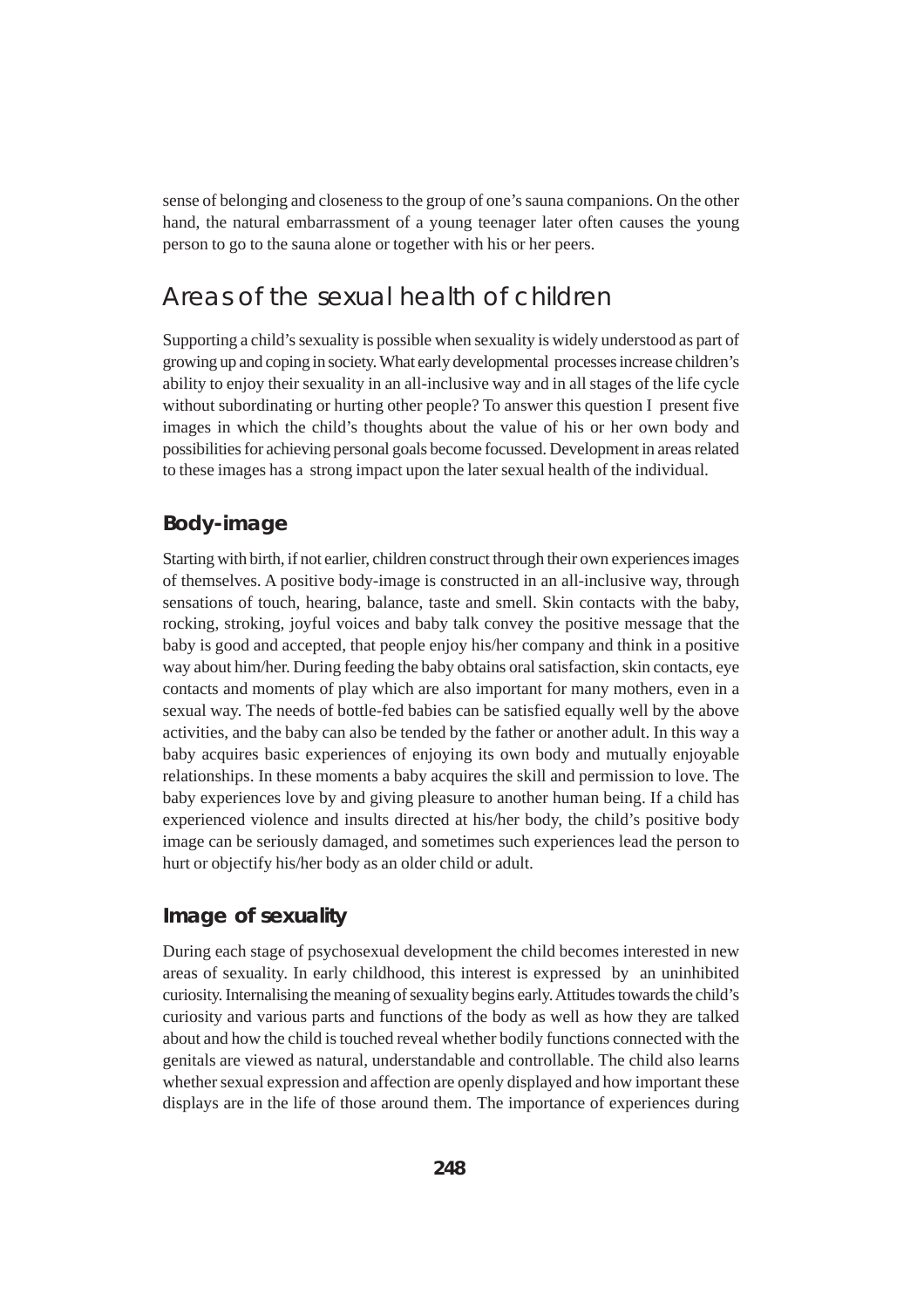various age periods depend on the quality of the child's own developmental endeavours.

If a child's sexual interests expressed by questions, touching one's own body, and attempts at approaching close family members or friends are harshly punished, the child's image of sexuality will be associated with something that is forbidden and dangerous. However, because the sex drive remains and gets stronger with age, this is likely to cause internal conflict and suffering. An image of sexuality that has been influenced by pressures to avoid sexual expression can lead an adolescent to think that sexual activity is expected to take place but not expected to give any pleasure.

The best environment for growing up is one where a child can openly talk about sexuality, closeness and all kinds of enjoyments of life without embarrassment and in which sexuality is an ever-present, natural part of human life and growth. In such an environment, sexuality can become a refreshing resource of life.

### **The image of gender roles**

A child makes conclusions about society's attitude towards each gender at an early age, for example, about whether the people in their surroundings consider it a fine thing to be a girl who will grow up to become a woman or to be a boy who will grow up to be a man (see also Mäenpää and Siimes 1995).

Children first compare the satisfaction and life control of their father and mother, their parents' mutual respect or the lack of it and also think about the treatment of themselves and their siblings. At times children prefer to seek the company of same gender-friends to get support for their gender identity, and acquire knowledge, understanding and acceptance. The closest friends are of great importance. A child may even wonder about his or her own sexual orientation and the possibility of having homosexual leanings. Children talk among themselves about gender-related models, rights and duties, for example in jokes, and reach conclusions about how they should act in their roles now and in the future.

#### **The image of one's importance in the social community**

The social development of children is of great importance for their sexuality. Getting support, encouragement and trust, and spending enjoyable and fun times together with others give the child experiences of successful and joyous interactions with others. Through these experiences a child develops the courage to make contacts, take initiatives, and enter into a relationship. The feeling of being accepted in the community is also closely connected with developing a positive identity. An individual with a strong positive identity is better prepared to enter into a sexual relationship, to express his or her wishes, to consider the needs of a partner, and to avoid undue dependence on or restricting one's partner. Individuals with good social experiences will have the skills for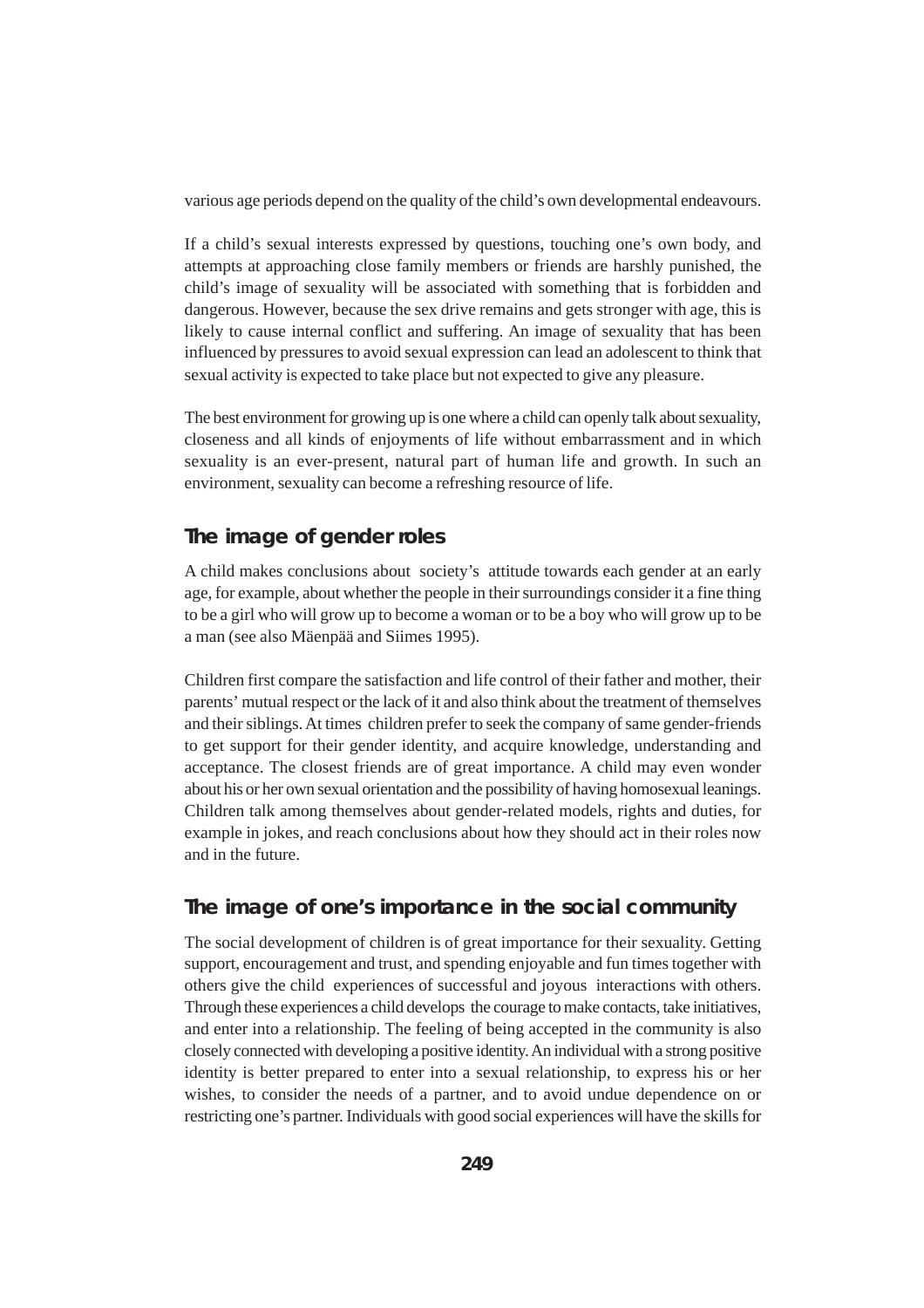a relationship which include mutual respect, and also will have the confidence that a long-term relationship is possible. The experience of feeling unfit as a member of the community may cause withdrawal and contact problems in adolescence.

### **Images of the degree of self-control**

Protecting one's body from abuse and taking control of one's sexuality as a child depend on one's surroundings, and a child needs help and protection to achieve these goals. In a culture where incest and child abuse are strongly condemned it is important to let the child know this. It is also important to talk about the protection of intimacy from the point of view of respect and to avoid connecting intimacy with shame. Children should be told that there are personal areas of the body over which they have control. In addition, children should be encouraged at an early stage to wash these areas and otherwise take care of them by themselves. Children should be taught that these parts of their body are private, and that they themselves can decide who, where and when someone can look at or touch these parts.

Children have the right to defend their private territory and demand that this right is not violated: if somebody's closeness feels unpleasant, the child has the right to withdraw. A child's bed, for example, should be considered private territory, and a child should be able to prevent others from entering this private space. It is also advisable for adults to maintain their private territory. Children should not touch the genitals of their parents or see them making love, although talking about sexuality is appropriate. Children should be encouraged to sleep in their own beds, because both children and their parents have the right to the privacy of their own beds. Playing doctor among children is allowed but pressurising and compelling other children for such play are not allowed even among children.

### Sexual Abuse

Children will not demand their right to protect themselves from abuse unless they have been given information about this topic; therefore, uniformed children are vulnerable to abuse and often do not know how to ask for help. Educating children about their right to protect their bodies from unwanted touching can help to protect them from sexual abuse. Children who feel they are valuable individuals and who have been informed about their rights will find it easier to recognise danger and talk about it. A child who has experienced pleasant tenderness without sexual demands will find it easier to avoid embarrassing conflicting situations.

Lack of sexual boundaries means that the child sees, hears, or experiences things which do not promote a positive sexual development. Children may see, for instance, porno videos, adult intercourse or masturbation. Also, school-age children ought to wash their genitals themselves.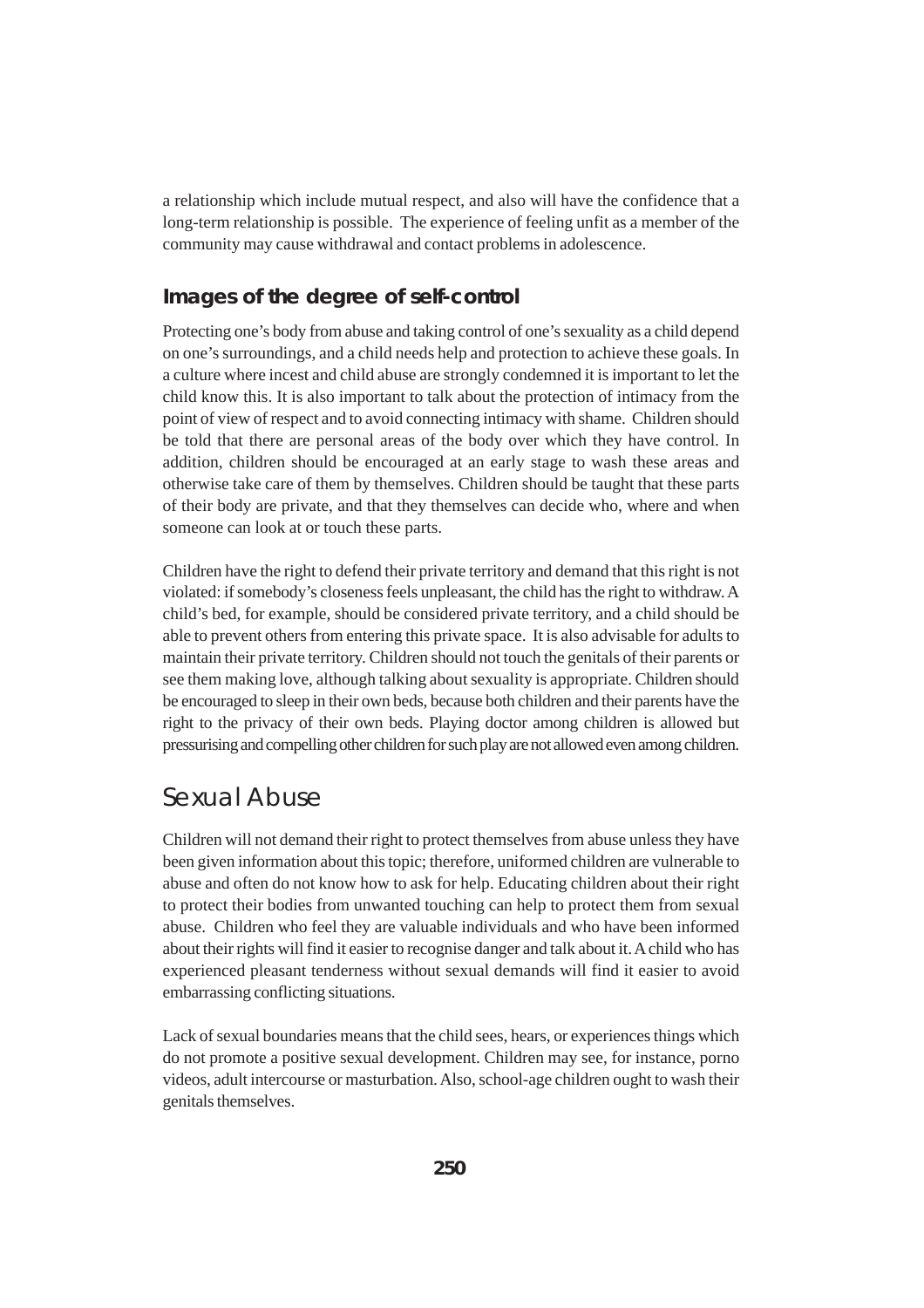Children should be taught the social norms about sexuality at an early age. For instance, a child needs to be taught that scratching one's bottom or touching one's genitals are not done in front of other people. This conveys a behavioural norm which helps the child cope better in society. In teaching appropriate behaviour, an adult must not give the impression that touching one's genitals is wrong but simply that this activity is done in private. Adults need to be careful not to promote negative views of sexuality that will later provoke feelings of guilt.

Sexual violation involves the distortion of the child's body image by words or deeds through humiliation, excessive control or intrusiveness. In such a case a child may feel submissive and consider him/herself a passive object. For the child, sexuality becomes an area difficult to understand or to control. These situations involving violations contribute to feelings of low self esteem for the child. In addition, violated children's feelings of helplessness and low self esteem encourage children to view themselves as legitimate objects of abuse. Such abuse also damages a child's overall sense of self control.

A false suspicion of sexual abuse is also a violation of the child's sexuality. Investigations of abuse which are improperly carried out may violate a child's sexuality even if they are necessary. If a child has to undergo, for instance, a painful and involuntary gynaecological examination, or if s/he is pressured to confess or to give statements or if the trauma is repeatedly brought to the child's attention without the necessary psychological support, then such experiences can impact negatively upon his/her sexuality.

A child may sometimes become an object of abuse without an adult actually intending such a violation. Not so long ago, spanking was a common form of punishment in Finland. This often meant that the child was bent over in an adult's lap and hit on the bare buttocks. This action is now considered a form of sexual violation. All kinds of spanking have been prohibited in Finland. Similarly, various examinations by a physician, such as examination of the testes or the anus or catheterising should always be carefully and tactfully performed and their necessity should always be carefully considered.

The vocabulary describing sexuality often includes value-loaded hidden meanings. Certain words may have negative connotations such as the Finnish term for the vulva "häpy" (derived from the word "häpeä" [shame]) or the Swedish term "springan" (meaning "cleavage") or the most common Finnish swear word "vittu" [vagina]. In the same way the term "regret pills" is a moralising and labelling way to refer to post-coital contraceptive pills. On the other hand, there are examples of words generally felt to have positive connotations, such as "rakastella" ("making love") and the terms used by children themselves for the vulva and the penis ("pimppi" and "pippeli"). These words clearly sound nice, child-like and joyful. Talking about sexuality inappropriately by providing too detailed or too private information or by making disparaging remarks about gender or sexual orientation to a child who is not mature, willing to hear, or able to understand, is also sexual violation.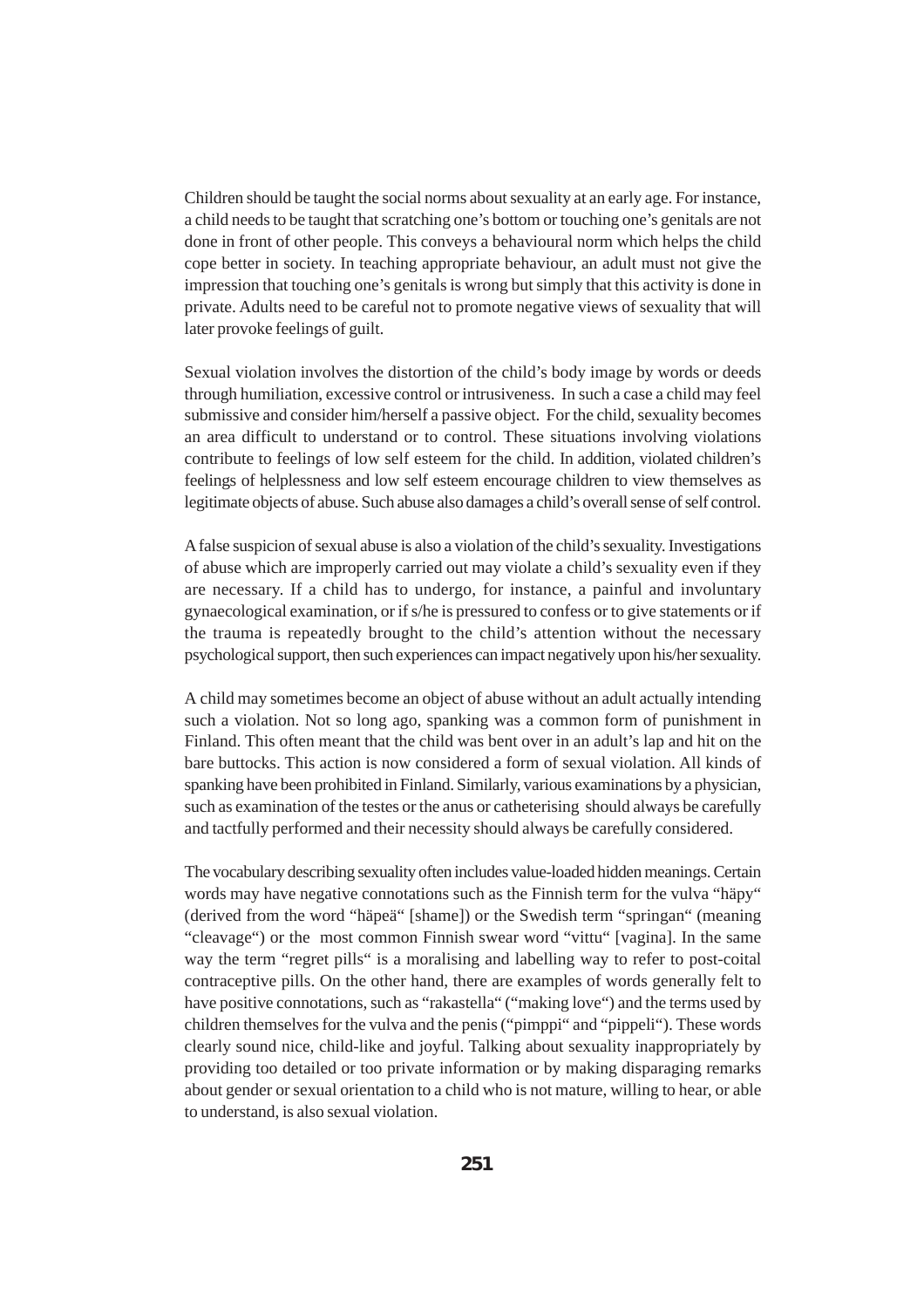Sexual exploitation creates a distortion of sexual norms in the victim. Sexual contact with a child arising from adult sexual needs is especially psychologically harmful for a child. In such a case the child experiences sexuality as demanding and one-sided. This kind of sexuality may satisfy a child's needs for closeness and safety but leaves no space for a child's sexual interest to emerge gradually at her/his own pace. Typically the child becomes saturated with experiences s/he would like to postpone. Children are not ready to have sexual experiences with a partner who is not at their same developmental stage. Children with distorted norms are also more likely to experience future violations of their limits and to violate other peoples' personal boundaries. An abused child feels that being close to another human being is not safe or without ulterior motives. Sexual experiences cause more pain than satisfaction and only offer the child a temporary feeling of closeness. In general, the development of a child's personality is easily damaged by unwanted sexual contact with an adult.

A child who grows up in an atmosphere without psychological and physical respect and tender closeness is particularly prone to sexual abuse. If a child experiences closeness only in connection with sexual abuse, s/he often grows up to expect and seek abuse. Experiences of sexual violence can turn one's whole sexuality into something cruel and oppressing and may channel someone's sexual arousal to become dependent on violence.

Determination of sexual abuse is very difficult for various reasons. It can be a stressful and heavy experience for the investigator, even traumatising. Therefore many people avoid the whole matter.

The criminal investigation ought to be done by the police. Health and social authorities often do not have the capacity, training, or appropriate motive to look for a suspect because their primary aim is to help the child. It is also problematic from the point of view of the child and her/his family if the party looking for evidence and providing support services to the child are the same. It does not guarantee an impartial investigation and reduces time available to help the child.

It is very difficult to prove sexual abuse of a child. The less the victim is able to seek help and defend his/her rights and the more the victim is in a dependent and submissive position, the easier it is for the perpetrator not to be identified and punished. It is easy to silence children by threatening that if they talk about the abuse, something bad will happen to them, their parents, or their family. It is known that there are children who have suffered long-term systematic abuse (Hobbs and Wynne 1996) but who will not tell the truth about their abuse under any circumstances. When a child's basic trust is extremely weak and even adults closest to her/him at times behave in a sadistic way, a child will not trust even friendly casual contacts. In many cases children simply are incapable of talking about their abuse.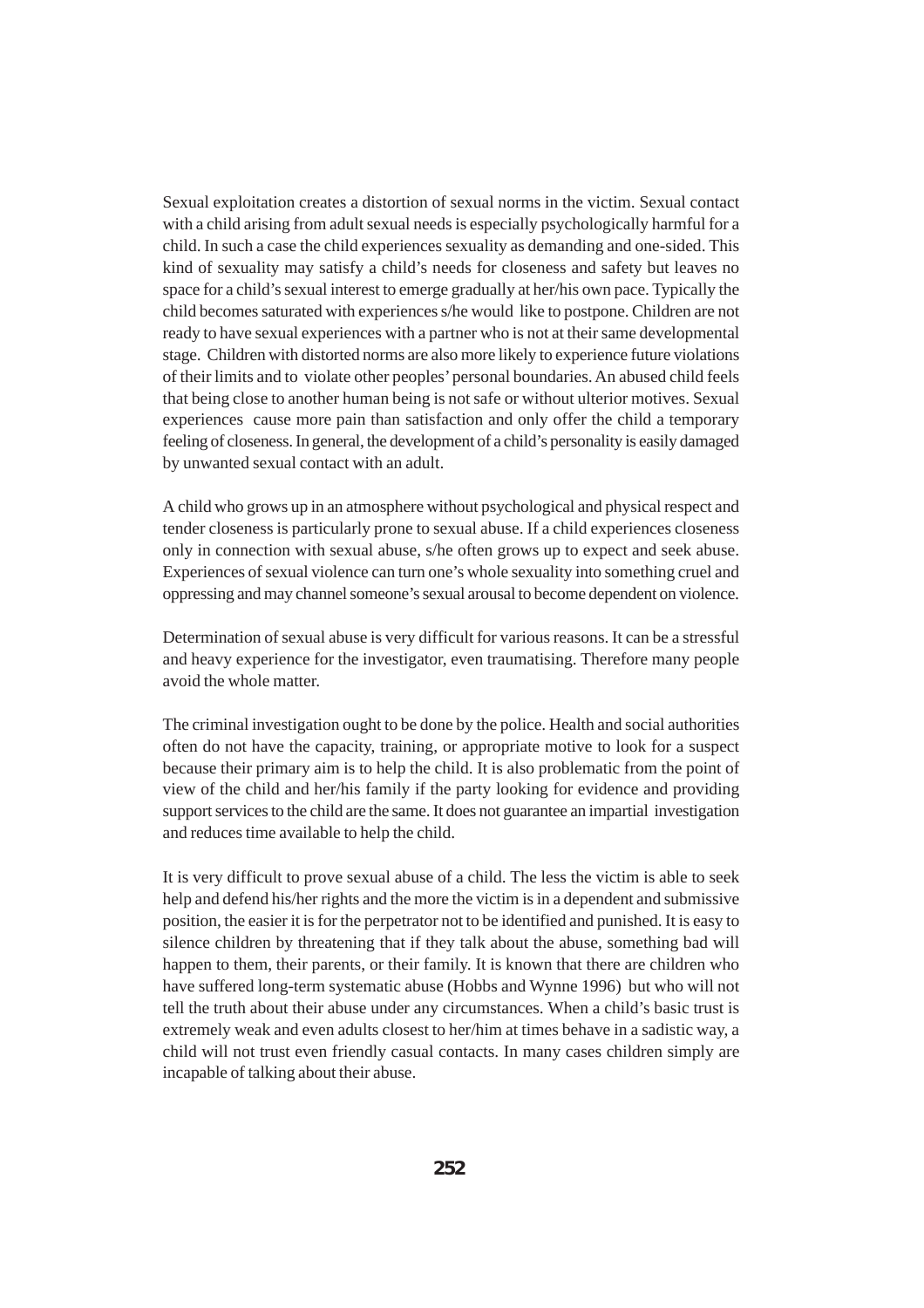Children psychologically understand their helplessness and total dependence on their parents. The easier a child can be abused, the more a child is susceptible to abuse. The smaller, the more ignorant and isolated a child is, the easier a target the child is for the perpetrator. Children tend to demonstrate solidarity and loyalty to their family regardless of what their parents are like.

Estimating the frequency of child abuse is made more problematic by the difficulties of the investigation of sexual abuse described above, the limited skills and inability to communicate of some children, and functional or dissociative memory disturbances caused by the trauma of sexual abuse. It is also difficult to compare the results of published studies due to investigations of different age groups and different definitions of abuse. The findings of two major child abuse studies in Finland are contained in the reports "Experiences of Child Abuse and Violence" (Sariola 1990) and "Faith, Hope and Battering" (Heiskanen and Piispa 1998). Currently it is estimated that about 7- 36% of girls and 3-29% are being abused (Finkelhor 1994; Fergusson, Lynskey and Horwood 1996; Garrasco; Atabaki and Paradise 1999). The cases coming to the attention of authorities in Finland are being followed by STAKES (National Research and Development Centre for Welfare and Health). According to the latest statistics, cases of suspected abuse have increased four-fold in 15 years, now being 778 per year. The reason for this increase might be that people have been more willing to report suspicions (STAKES 45/2000)

### Supporting sexual health at various ages

### **Baby age**

A little baby is totally dependent on other people and builds his/her world view with all senses, continuously from cumulative experience. A baby is the visible evidence of the sexual love between his/her parents. Babies start to build an image of their (sexual) bodies and the importance of closeness and contact very early. Holding in the arms and rhythmical rocking pacify a restless baby; gentle talk and eye contact communicate that the baby is valuable. The baby itself tries to touch everything with its hands and mouth. Fetuses even touch their genitals. Strong and confident touching, cheerful encounters, abundant closeness and skin and eye contact give a baby a safe and rich beginning and a good foundation for healthy sexuality. Baby massage (repeated systematic whole body massaging) and dialogical baby dance (mutual anticipation between the dancing partners) are good examples of how to support the sexual health of a baby. (Määttänen 1999).

The sensations of the mother connected with breast feeding range from pleasant and wonderful to disgusting and indifferent. Some may even experience strong sexual satisfaction when the baby sucks. Sexual sensations of this kind do not constitute sexual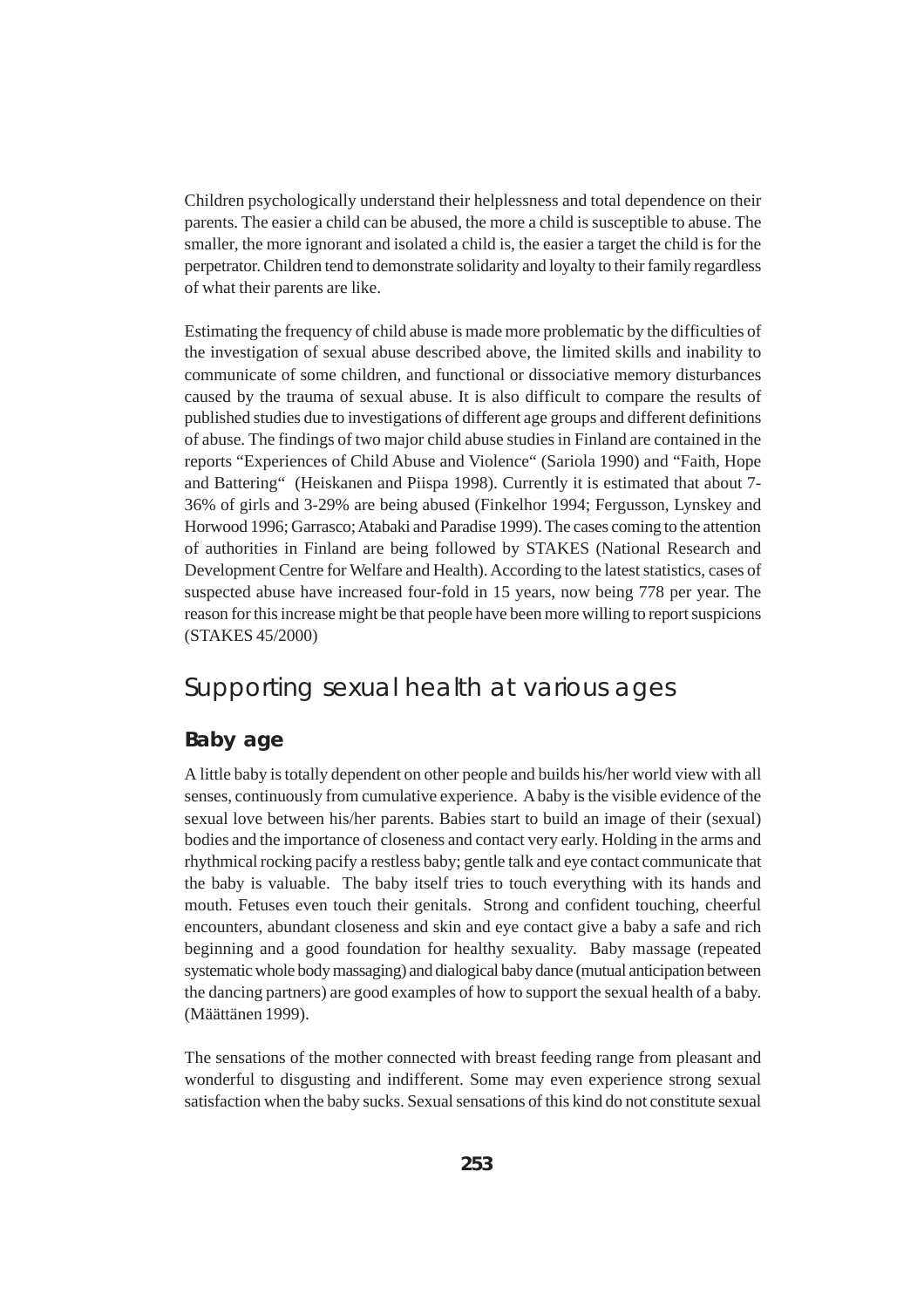abuse of the child. Nature has only given some people this additional pleasure. There is no reason to be afraid or ashamed of sexual feelings while nursing. By talking with other mothers one learns about other people's experiences and this knowledge may relieve feelings of anxiety or guilt. There is no need to make breast feeding a problem. An anxious, tense mother is a worse alternative than milk substitutes, and a mother who bottle feeds her baby can still provide plenty of skin and eye contact.

#### **Toddler and pre-school age**

Sexuality in the toddler and pre-school age (up to age 6) is an active discovery of new areas. Children should learn to feel accepted by others, to feel safe and secure and to enjoy the closeness of others.

A healthy development is rich interaction based on giving and receiving tenderness. The parents have a unique opportunity to offer the child wonderful experiences of warmth and togetherness, from which the child can later draw resources for its sexuality. Exhibiting one's own body, the need to be admired, and an enormous curiosity about other people's bodies are typical for the toddler and pre-school age child. The method called Theraplay is a good example of how to promote the sexual health of the child at the toddler and pre-school age (Jernberg and Booth 1999).

A child of the toddler and pre-school age will be eager to enlarge his/her experiences outside the home by engaging in hobbies or getting to know neighbours or children in day care centre. Children may compare some parts of their bodies and how they function. Children in the toddler and pre-school age are ready to start to take control of their sexuality and reflect on attitudes with peers and compete with them. Boys may compare the size of their penises, whose father has the biggest penis, and whose mother has the largest breasts. Children know exactly to which gender group they belong and what it means. They openly discuss everything in the presence of adults if allowed, but they don't want to tell everything to their parents. They already feel sexuality is a personal matter but, on the other hand, children can also be afraid of being accused of exaggerating and colouring matters. Children often do not want to make a distinction between truth and imagination. A little boy may want to become pregnant, and a little girl may want to have a penis. Age peers are likely to be the ones who best understand why such thoughts are appealing.

Playing doctor is typical sex play in childhood. Sexual interest toward other children is satisfied also by playing home, chasing or wrestling games. Some have already had masturbation experiences (Kontula and Haavio-Mannila 1995). Curiosity is equally directed toward both genders. Children may stay with their friends overnight and the children get acquainted with multiple sources of information. In a study from 1975, between 20 and 30 percent of respondents reported that they had played doctor in childhood. In reality playing doctor may have been more common (Virtanen 1975). In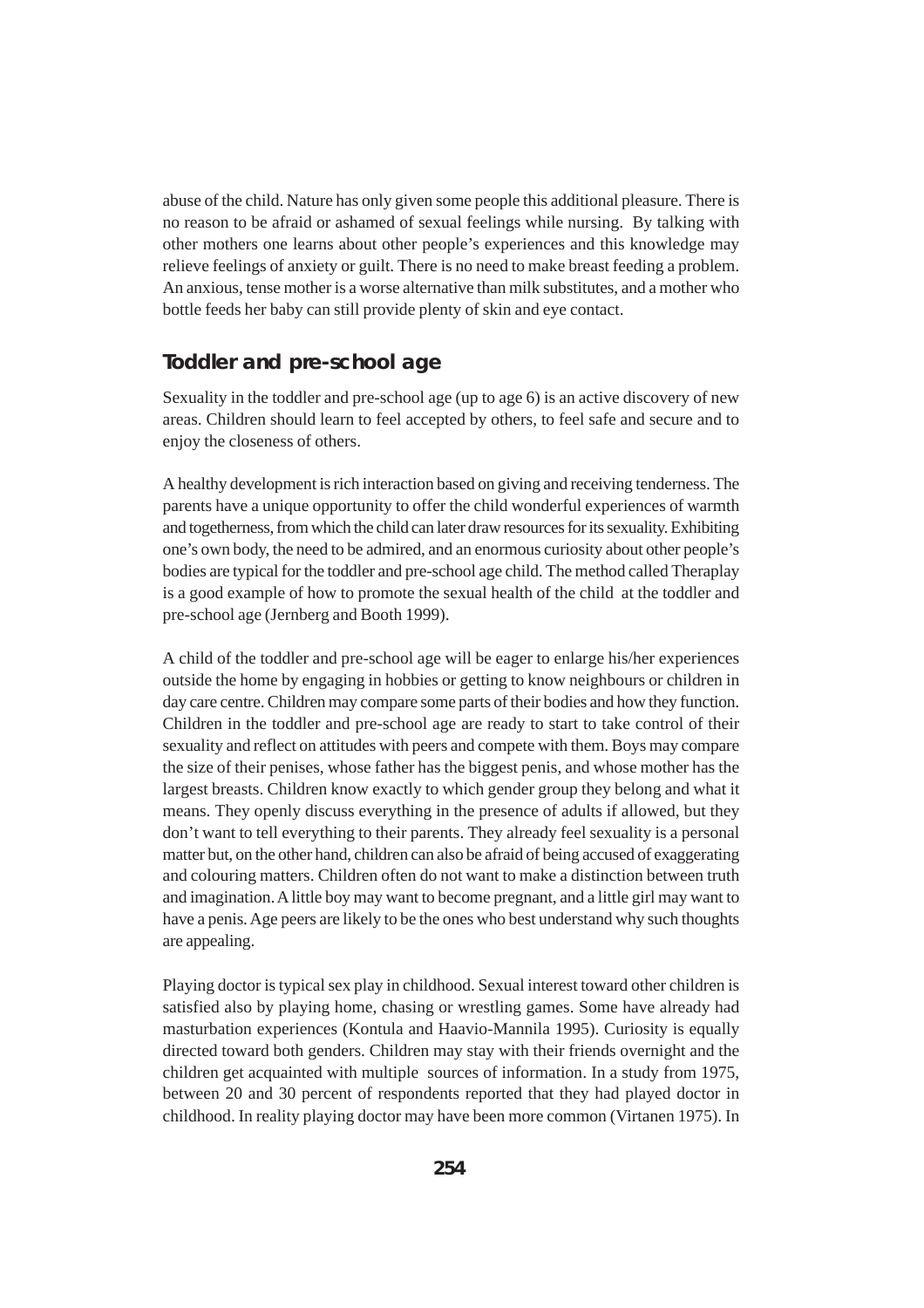the Finnish KISS study in 1987, 40% of respondents aged 13 to 17 reported playing doctor at least once, and the experiences were equally common for girls and boys (Kontula 1987). In playing doctor children may be satisfied by only taking off trousers or underpants and peeping or they might do actual examinations of the other one's genitals with their fingers. Usually a small group participates in this type of play and visiting the "doctor" is a public occasion. Sometimes the "doctor" does the examination under the bed covering. Actual coital play seems to be much less common in Finnish culture than playing doctor (Mäenpää and Siimes 1995).

In day-care centres events related to sexuality occur at regular intervals. Some children have seen a porn video and one may blurt out while eating at the table that s/he, at least, is not going to suck anybody's penis as an adult. Another may bring a package of condoms and distribute them to his/her friends. Another child may fondle or play with his/her genitals in public. Boys may compete to see whose pee flies the farthest or ask girls to show their genitals. The personnel of the day care centre need to be prepared to deal with these kind of situations and to develop skills to handle them in a way that is open and supports the child's development. Today some training about children's sexuality is being arranged for the personnel of day care centres (e.g., the Rovaniemi Polytechnic of Health and Social Affairs has organised a course called "the challenges of women's sexuality" from 1999).

Talking about sexuality interests children in the toddler and pre-school age. For example, Joensuu (1994) has written about this. It is good to give names and brief explanations for private parts of the body to children at home. A girl can be told, in the words used by children themselves, that she has a vulva, vagina, labia, clitoris and a pee hole, baby hole and an excrement hole. In addition, in their tummies girls have a little home for a baby or womb, where a real baby can one day live. A little duct leads to the womb from both the baby hole and the ovaries where the baby seeds or ova are grown. A boy can be told that he has a penis, which has a glans, a foreskin, and a pee hole, from which the baby seeds come when he matures. In addition, boys have the scrotum and testicles, which later produce spermatozoa, and an excrement hole.

Reproduction can be explained in the following way: To make the baby grow in the baby's home in the mother's tummy, seeds are needed from both the man and the woman. When these seeds meet in the baby's home, they are fused and the baby begins to grow. The father's seed or the spermatozoon gets into the mother's body via the baby hole in intercourse.

Intercourse means that a man and a woman want to be together, very close to each other and finally one inside the other. In intercourse a man's erect penis is in the moist baby hole of a woman. The man and the woman move in intercourse, caress each other and it feels good. Therefore it is also called making love, and the man and the woman do it even when they don't want to have a baby. After a while semen with a lot of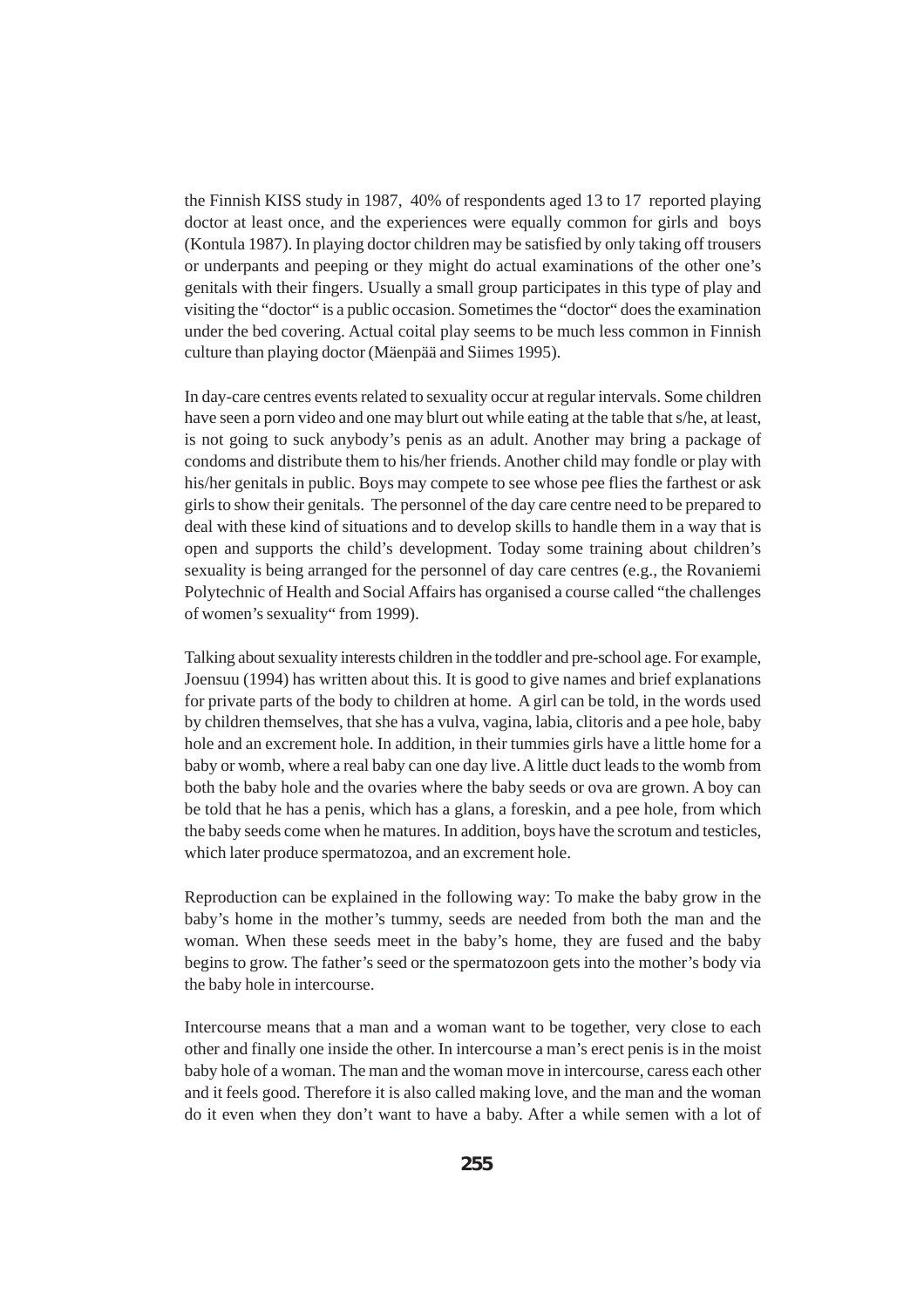spermatozoa is ejected from the penis inside the woman. Once a month a woman has a seed of her own or an ovum. If a man and a woman have intercourse during that time, the woman may become pregnant. The baby grows in the woman's womb for nine months and when ready, the baby is born through the baby hole.

Menstruation: If there is no baby in the woman's womb, there is some bleeding from the baby hole for a few days per month. Usually it does not hurt.

Ejaculation: Some sperm may be ejaculated from a man's penis even if he is not having intercourse, for instance during the night or when he touches himself. Even that is not dangerous and does not hurt. The human body produces new sperm all the time in the same way it produces blood and neither is depleted.

When one learns as a child to consider signs of growing up as natural, they are easier to deal with in adolescence. Then it is natural to talk about them. The family might even celebrate puberty by holding a small menstruation or ejaculation party for the youngster. The celebration would signal that development is a good thing and something to be proud of. One should also always remember to talk about enjoyment connected with ejaculation, for a positive attitude helps a boy accept the changes during puberty. Menstruation in itself is not a source of pleasure, but girls also have a right to hear about their possibilities to enjoy sexuality.

#### **6-9 year-old children**

When children reach school age, the culture of their own gender is accentuated: girls have girl things and boys have boy things. Both are eager for admiration from adults and acceptance from their peers. A child accumulates experiences which show whether both genders are equally valued in the family and the community and learns what kind of gender role norms prevail. There is a discussion in the scientific community about whether the differences in behaviour are caused more by biology or the social environment. The reality is probably some combination of both nature and nurture. There are large differences among individuals within each gender.

The beginning of school means that children enter a new world of gender role education through their interactions with a heterogeneous group of children and its culture. In the beginning of school a girl often wants to associate with another girl, to form a quite intensive pair. She often develops an especially "feminine" form of verbal communication and taking care of her looks. The boys usually try to enter functional boys' groups, where "masculine" competition, feats and boasting are accentuated. Human anatomy interests children and they are capable of understanding the details connected with reproduction. Sexuality is not anxiety-provoking and a child can be taught about health issues in a very broad context. Children still need a lot of cuddling and tenderness from their parents and occasionally want to sleep next to their parents,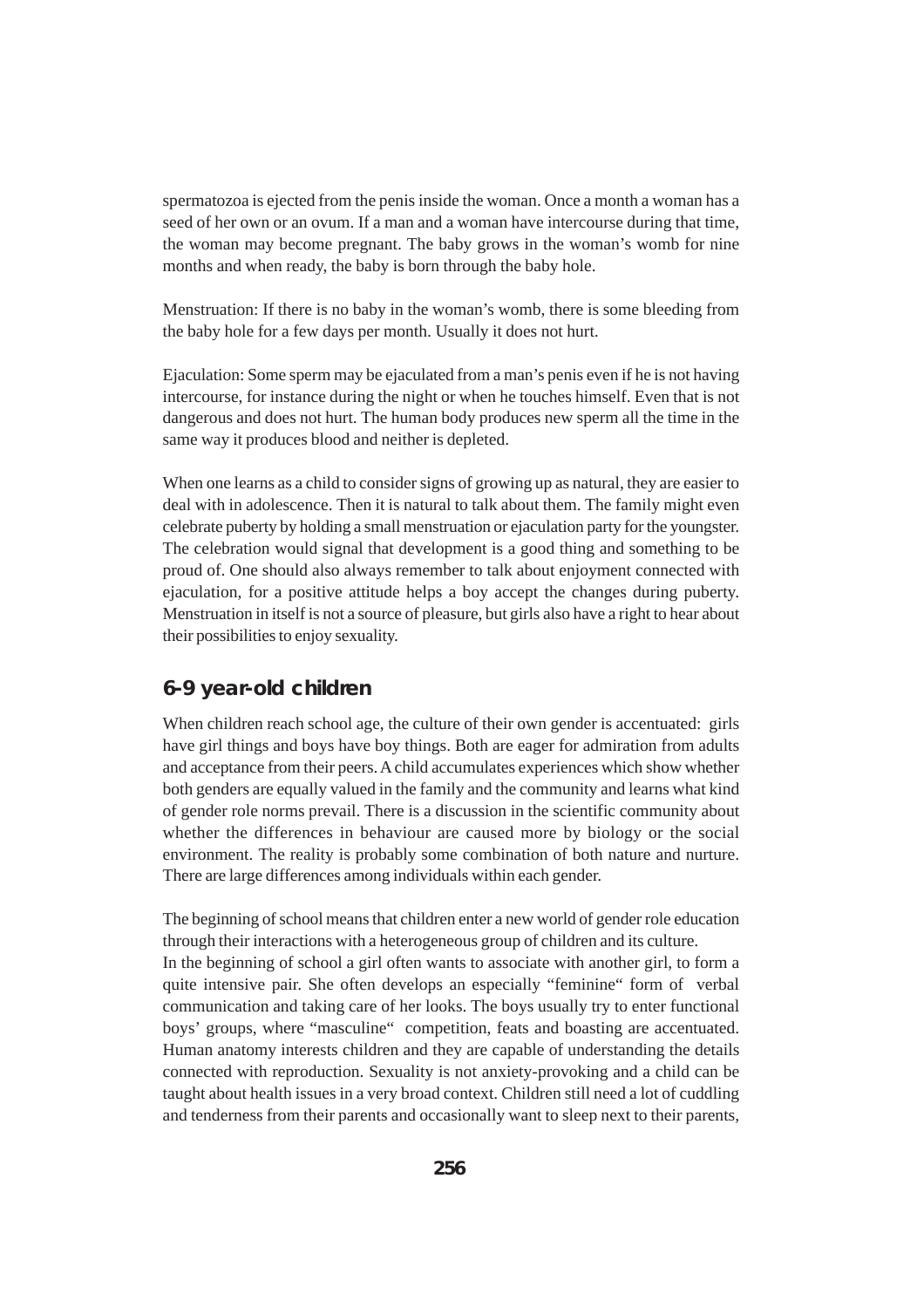but the sexuality of their parents is no longer of great interest. It is more important for children now to know how other children of the same age act and to imitate them.

Children at this age already play going steady and to being mother and father. A play partner's gender is not important but the same gender is preferable. In earlier times children showed interest in each other by teasing. Now children openly may say they "hang together", but this saying is playful in character and there is not a sexual tone in the relationships (Anttila 1995).

#### **10-12 year-old children, early adolescence**

Just when a child has come to a conclusion of how girls and boys, children and adults function, the biological changes of early adolescence muddle up everything. Bodily changes are embarrassing, as well as the changes in the state of mind and stimulation caused by hormones. When children reach early adolescence, they begin to try to answer questions like "Do I want to grow up?", "Is this right?", "Am I gay or lesbian?", "Do others feel the same way?". Sometimes the answers are sought in an asexual, selfsufficient, adventurous identity resembling that of Tom Sawyer's or Pippi Longstocking's. Sometimes there is a need for regression or to emphasise the sexual characteristics of one's own gender in unique ways. During this period children are developing independence and often feel they are primarily individuals and not somebody's child.

Insecurity and shame caused by the changes in the body and its awkwardness can be disturbing. Those whose development is slower or faster than the others need extra help. Sexual feelings cause excitement in many kinds of situations, and there is no simple relief for the feelings. When girls begin to develop rounder forms they do not, for instance, want to let boys see them in swimming suits. Boys try to peep at girls and to pinch them. It is important to talk about the right to the privacy of one's own body and how to make and avoid contact. Parents should discuss in detail what the words "whore", "transsexual", "lesbian" or "gay" mean and forbid their use as a form of abuse.

The child already knows quite well that sexuality is not exhibited in public. The interest in peers grows stronger and stronger, and allusions to sexuality become more common in jokes, speech and games. It becomes more and more difficult to seek answers from adults. However, reception of factual information is still possible even though it may feel embarrassing. Books provide many young people a good source of information which can be received at one's own pace, and they do not have to worry about getting excited in the company of a book. Porn videos are used as a source of information by many because there are scarcely any other sources of information about sex techniques available.

Teasing between children may have sexual overtones. The physical development of boys lags about 1-2 years behind that of the girls and they try to look bigger with the help of loose clothes and big words. An excessive macho culture can lead to teasing the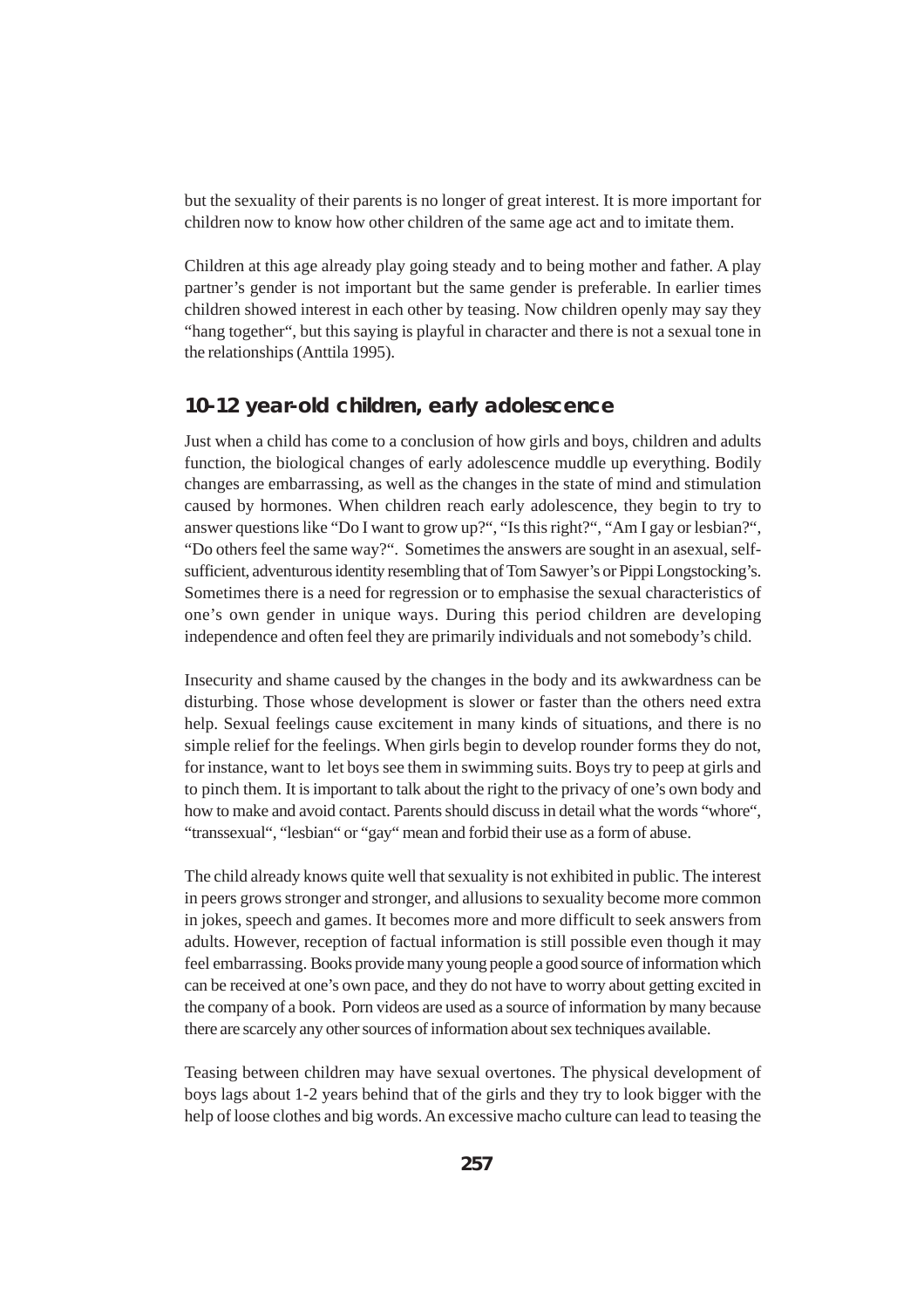smaller ones: a head may be forced into the toilet, trousers or underpants pulled down, or some other form of humiliation. Some girls feel like giants next to much smaller boys and try to be unnoticeable and away from the centre of attention and only giggle at the boasting of boys. Especially those who are overweight may get the idea to start a diet to become more popular. Eating disorders become more common at this age. Even a very beautiful girl may easily become the target of teasing by others. A faltering selfesteem is very common at this age for both girls and boys and serious long-term damage may occur (see e.g. Aalberg and Siimes 1999).

A physical change from a child to an adolescent occurs during the ages 10 to 13. It is recommended that teachers in schools help their pupils to deal with their feelings and their own development. In this way, sexuality could become a resource in school work, and a culture could be developed where positive sexuality can be openly discussed. In this way it will later also be easier to give information about risks related to sexual behaviour. Children need support in various phases of their development from familiar and reliable adults. Otherwise obtaining information about sexuality is available only from television, videos, friends and leaflets. Already at kindergarten age children receive education from older children, but the quality of this information is questionable. Access to information about natural sexuality, possible to understand and to handle, which is everybody's right in all stages of life, ought to be part of a child's upbringing. According to a study by Maija Nykänen, parents consider the best age for sex education to begin around the age of ten. The vast majority of parents (92%) thought that sex education should be an integral part of the curriculum at the lower level of comprehensive school (ages 7 to 12). (Nykänen 1996.)

The Mannerheim League for Child Welfare carried out a study in 1999 about the role of adults as providers of health information. This survey included 5383 pupils aged 9 to 14 in Espoo, Joensuu and Mynämäki. The most important providers of sex information for children aged 9 to 10 were the mother (16.3%), class supervisor (5.6%), and older brother or sister (4.1%). More than one half (57.9%) had not received sex education from anyone. The most important sources for children aged 11 to 12 years were the school nurse (29.9%), class supervisor (13.8%) and mother (12.5%). Only about one fifth (21.9%) had not received sex education from anyone. These figures show how immediately after the onset of adolescence the rank of the mother drops from first place to the third.

#### **Ability to reproduce – the end of childhood?**

Menstruation has started in Finland in 50% of girls by the time they reach 13 and one half of the boys have had their first ejaculation before the age of 14. At the same time there is the period of regression in psychological development (Aalberg and Siimes 1999). Thus a young adolescent may have difficulties acting in sexually responsible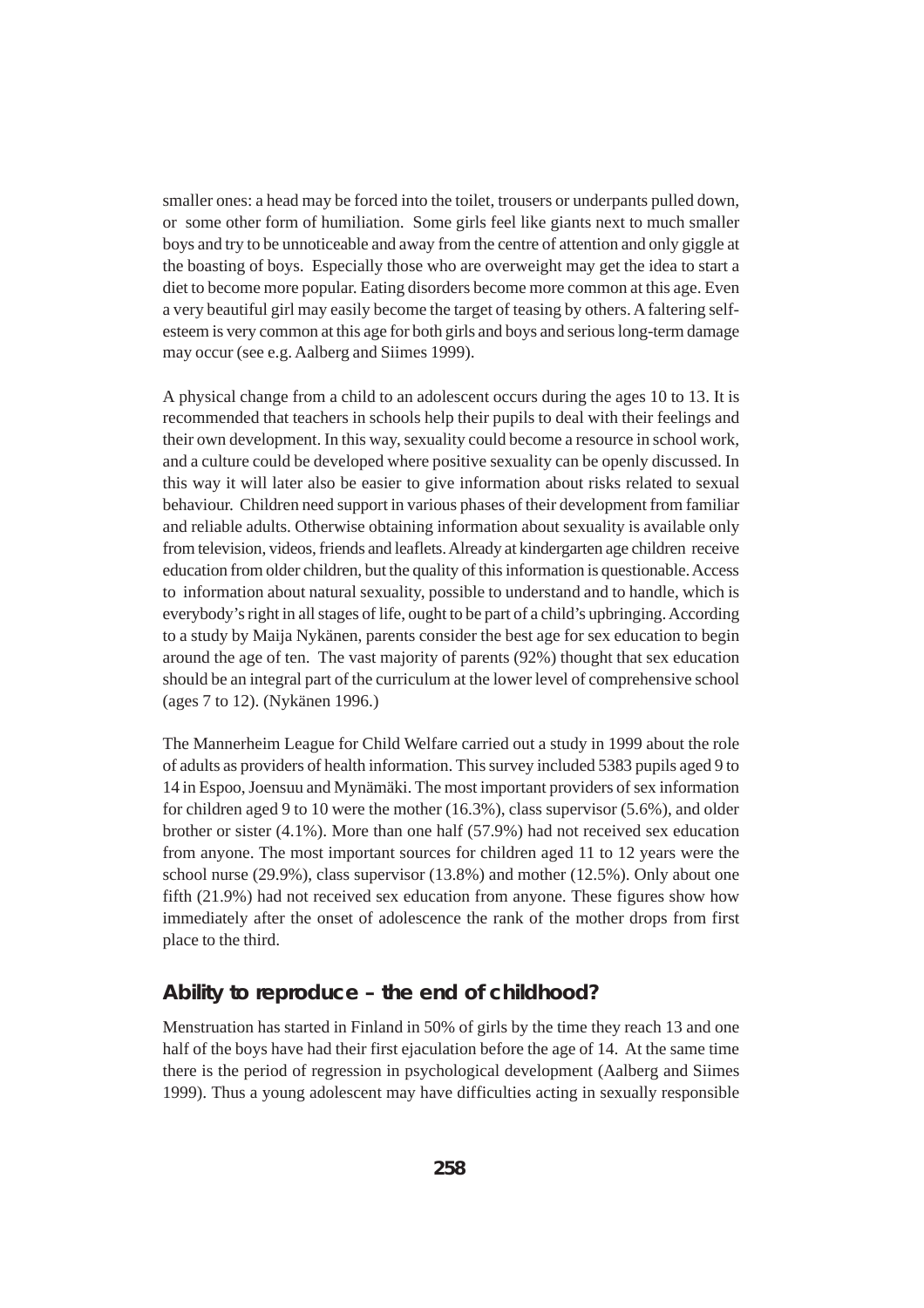ways. An 11 to 15 year-old may imagine that he/she has the complete authority to make decisions, especially in the area of sexuality, but still needs limits, safety and protection from adults. The adolescent may test his/her charm by childish provocation without understanding the dangers. Adults ought to regard adolescents less than 16 as children and not as potential sex partners and protect these young people from abuse.

2

| When                              | What interests?                                                                                                                                                        | What is taught?                                                                                              | Development of the<br>child                                                                   |
|-----------------------------------|------------------------------------------------------------------------------------------------------------------------------------------------------------------------|--------------------------------------------------------------------------------------------------------------|-----------------------------------------------------------------------------------------------|
| Pre-school age<br>0 to 6 years    | The structural differences of a<br>girl and a boy:<br>- the vulva, vagina and the<br>- baby's home, the penis and the<br>testicles                                     | Intimacy, words                                                                                              | Gets acquainted with<br>the body and the<br>surroundings                                      |
|                                   | The role of girls and boys as<br>women and men:<br>- the mother cleans and father<br>goes to work?                                                                     | Role expectations, the<br>meaning of the family<br>Emotions, values,<br>closeness<br>The formation of values |                                                                                               |
|                                   | Fatherhood, motherhood and<br>where do children come from:<br>- the ovum, spermatozoon,<br>lovemaking, childbirth                                                      |                                                                                                              | and models of sexuality                                                                       |
|                                   | Structural differences of a girl<br>and a boy:<br>- erection, fondling,<br>menstruation<br>- what words to use?<br>Accepting and starting to<br>control one's own body | Acceptability, rights                                                                                        |                                                                                               |
| School starters<br>7 to 9 years   | Anatomy, reproduction<br>Terms associated with sexuality<br>The right to self-determination,<br>bodily integrity                                                       | Knowledge and attitudes<br>Words associated with<br>sexuality<br>Course of physical<br>development           | Access to information<br>Getting to know the<br>world outside one's<br>family of origin       |
| Pre-adolescents<br>10 to 12 years | The beginning of adolescence<br>Infatuation, beginning to go<br>steady<br>Differences between girls and<br>boys<br><b>Masturbation, sexual needs</b>                   | Time sequences,<br>normality<br>Making contact,<br>Roles, needs, fantasies,<br>contraception                 | Adolescence begins<br>Understanding oneself<br>as a future potential<br>partner for age peers |

| Table 1. In which order do various matters interest the child? |
|----------------------------------------------------------------|
|----------------------------------------------------------------|

# Sexuality leads from childhood family to a partnership

Sexuality is a strong factor influencing the child's progress towards independence. It directs attention from the sphere of the parental family towards the peer group and a partnership. Characteristics of sexual development are completely different in different age periods, and the existence of same-age friends is important at all stages and facilitates development. Sexual feelings, crushes and thoughts about going steady consume a large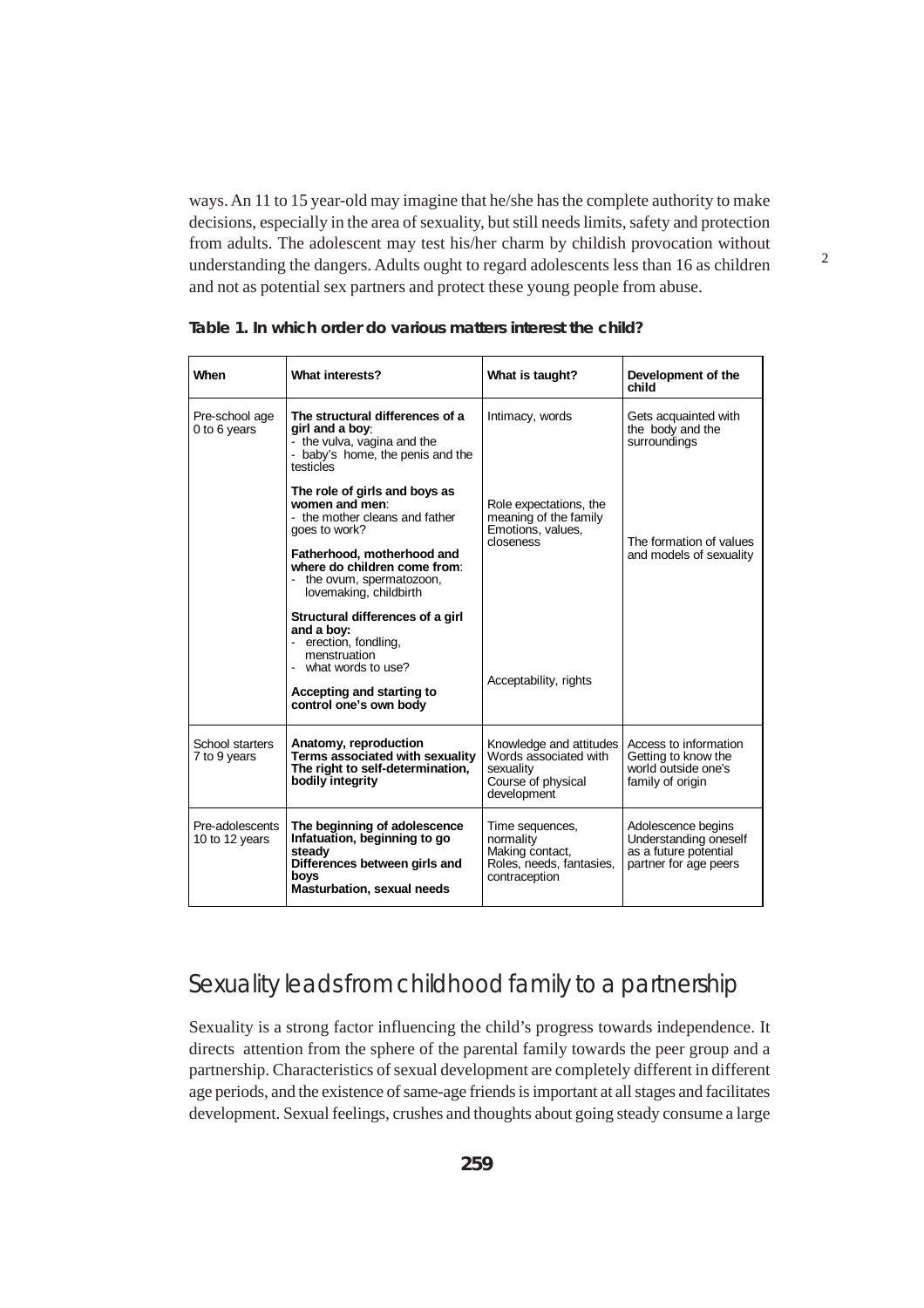part of the early adolescents' time and energy. If the gradual changes of the mind and the body seem understandable and natural, they will probably not cause problems.

A baby is totally dependent on its caretakers and one may say "in love" with them. It wants continuous closeness and contact and is afraid of loneliness. In the toddler age around 3-4 years the child usually falls in love with one of the adults in the family: often girls intend to marry their father and boys their mother. The primary parent-child relationship is influenced by the new possessiveness of the child reaching this age: I want and ask to be the only one for you, can I do it?

At the same time the child begins to understand its individuality, he/she often finds the special pleasure coming from touching one's genitals. This touching pleasantly strengthens the child's feeling of "me self". At this stage children should have developed an understanding that their body and sensations are good and their very own. Children should learn to protect themselves from unpleasant touching and to seek help from a safe adult if needed.

When mother and father turn out to be unreachable as partners, a sibling may do as a substitute. The attitude of the people closest to a child determine whether the child finds the tender expression of attraction ridiculous and stupid or positive and worthwhile.

The first attraction with an outsider may be a distant love object such as a teacher, bus driver or a public idol. On the everyday level children show affection to pets, horses they take care of and ride, soft toys, bicycles, motorbikes and computers. An interest in the changes that take place in adolescence is present long before the body changes actually occur. Curiosity is immense. Children like to discuss differences between friendships and romances as well as taking care of themselves and, for instance, their hygiene. Factual information about puberty should be offered to 8 to 9 year-old children for they are very willing to listen.

When the influence of the peer group becomes more important, often a familiar person from this peer group becomes an object of attraction, but first the child does not share this infatuation with anyone. The child gradually comes to grips with the feeling in his/ her own mind before having the courage to tell others about it and get feedback. Children expect their friends to give approval and support for their feelings, and nowadays many children have the courage to show their emotions more openly. They examine friendship in a deeper way; the confidence and respect of a friend are an essential part of friendship. One's own sexuality becomes the object of scrutiny: will I become straight or gay/ lesbian? The fantasised future partnership and leaving the childhood home in the future are also in their minds.

Children or pre-adolescents often express their feelings to the object of infatuation with a slip of paper or via a messenger. Requited love brings extra happiness. At this point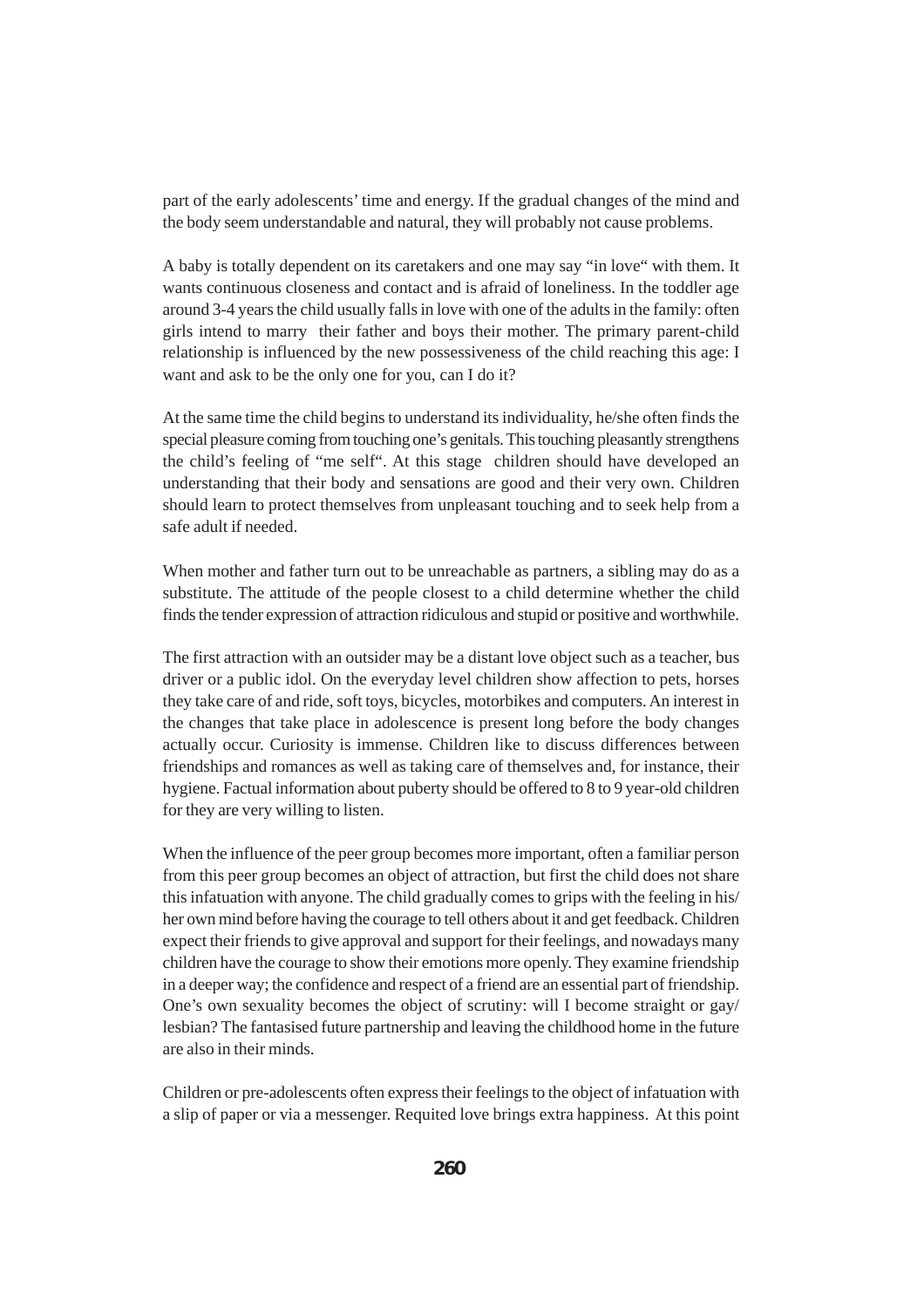the child's self-esteem is already so strong that it doesn't decrease too much even if rejected. They do not yet need or want physical interaction at this time but there is a great curiosity toward the biology of sexuality: what happens in sex between adults and why do they do it? Occasionally youngsters strongly distance themselves from the adults of their own family.

The first tentative attempts at courtship are often experienced at the time fertility is reached. Being together is bewildering, even talking can be difficult, but there is a lovely tension in the air, which both parties feel. The adolescent begins to learn about being rejected and rejecting. Information is needed in order for everyone to evaluate his/her own puberty and to be able to take care of his/her sexual health in both physiological and emotional areas. The foundations for sexuality developed before puberty strongly determine the kind of values, moral ideals and ability for sexual enjoyment adolescents have and how they will start their journey toward adulthood. (Korteniemi-Poikela and Cacciatore 2000.)

### Sexual Health Services for Children in Finland

The services of a network of municipal child counselling centres are available throughout Finland. Almost one hundred percent of families use them. In these centres health care nurses and physicians support and guide families and follow a child's development until school age. In principle, the health care professionals in these centres are supposed to support the psychosexual development of children. Experienced workers are able to consider, for instance, a three-year-old child's interests in her/his genitals as a normal phase of development. However, more education and information is needed by a great number of health care professionals in order to answer the questions of the families.

There are 126 municipal family counselling centres in Finland which are municipal units under the jurisdiction of the social welfare authorities, and they specialise in helping families with children in problem situations. They carry out, for instance, psychological assessments and provide treatment, if a child has symptoms that involve sexual issues. They also have some preparation for investigating incest. Municipal child welfare authorities are on duty and take care of the safety of children and are ready to support the family or to take a child into custody if, for example, a child's sexual integrity has been violated in the family. Unfortunately, social welfare authorities have a shortage of resources.

Pre-school child day-care is usually organised by trained personnel in both municipal and private day care centres. There are attempts to develop the training of children's nurses and kindergarten teachers to provide information about a child's sexuality. Fortunately, today most teaching and supervision are of high quality. In the best case, people in day care institutions and parents work together to support each other in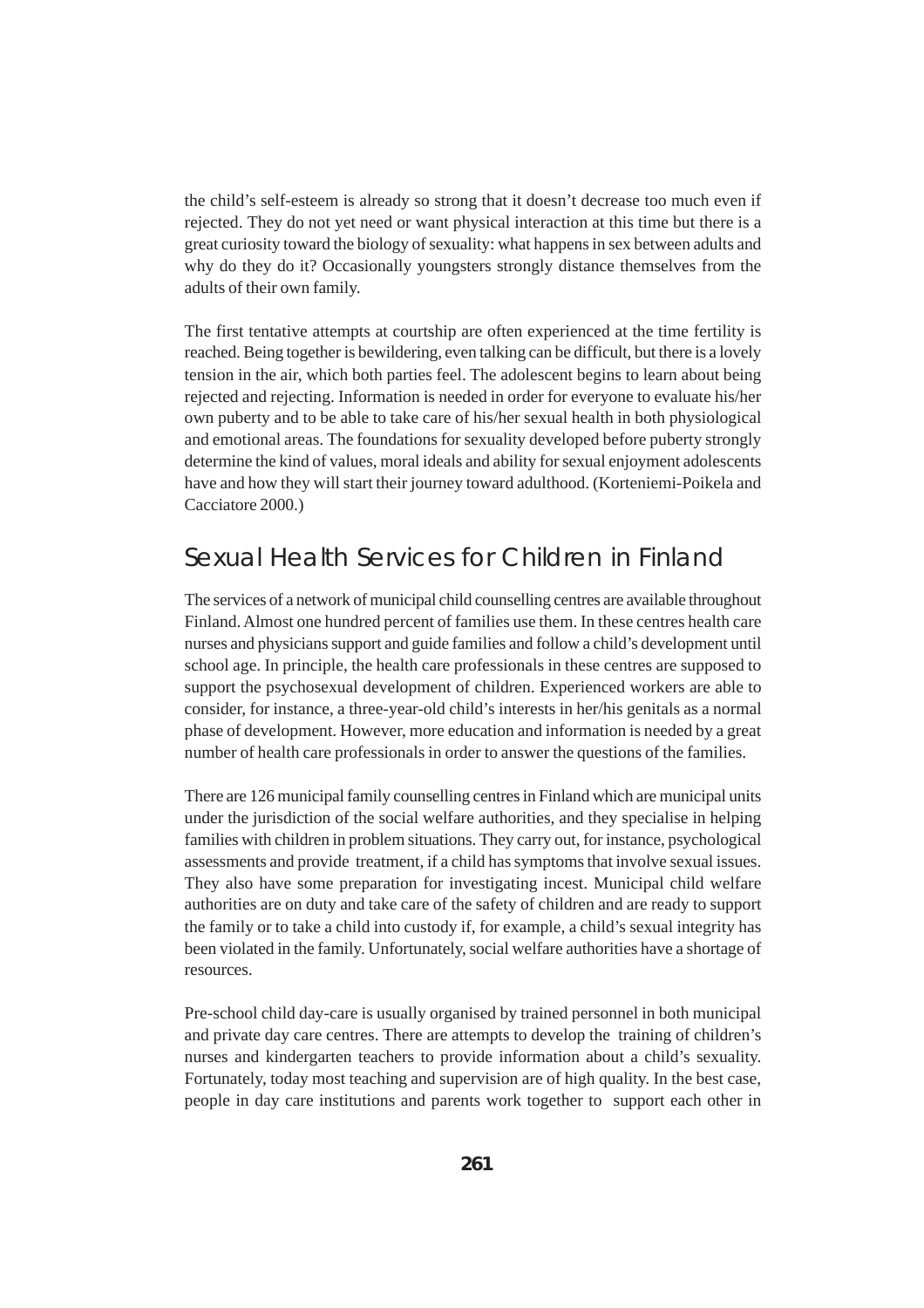facilitating children's development. The question of the day is whether the personal background of people entering the field of child and youth care ought to be checked, because paedophiles also seek these jobs. Those who support background checking argue that it is necessary for the safety of the children.

The services of school health service are an important part of sexual health services for children. Family members and teachers jointly take care of sexual health education for children. Sex education was a compulsory part of school curricula from the mid-seventies to 1994. In many places sex education reached a very high standard, and it has been continued in many schools in spite of its current voluntary status. Nevertheless, pupils are in very unequal positions with respect to their opportunities to receive sexuality education. In some areas sexual health education has been totally eliminated. The school nurse has traditionally been an important person: she or he is often a sufficiently remote but trusted adult, whose counselling is easy to accept. In addition to giving personal guidance, for instance, the school nurse provides contraception information and has been a source of great expertise in sex education classes. However, the services of school health care have been strongly reduced in recent years, and this has made the situation of children and young people worse.

Child psychiatric units devote a large share of their resources to support the psychological development of the child and also to child psychiatric studies and treatment connected to cases of child sexual abuse. The situation is very problematic because of the lack of specialist physicians. The Association of Child Psychiatrists in Finland is preparing national guidelines for the examination of sexual abuse of children.

Both the police and the hospitals in the Helsinki area have specially trained personnel to investigate sex crimes against children. It would be good to extend this expertise to the personnel throughout whole country. The best practice would be to establish public centres specialising in sexual abuse, where the best possible investigation and treatment of these cases would be available, including a proper amount of trained personnel. Cooperation needs to be improved among authorities in health care, social welfare, the schools, and police. Training within these fields should also be increased.

Many non-governmental organisations sponsor projects to help children, such as writing booklets for children, patrolling streets and counselling families. The Sexual Health Clinic of the Family Federation of Finland has worked for years to support sexual health services for children. Open House is the name of the project, which has functioned already for 12 years, providing sexual health services free of charge for girls under 18 and boys under 20. People working with children have been trained to deal with the sexuality of children. Models for sex and health education for children have also recently been developed for the lower level of comprehensive school and day care centres. Special emphasis is on developing the child's knowledge and respect for his/her own body and on providing information about sexual rights and bodily integrity. A new kind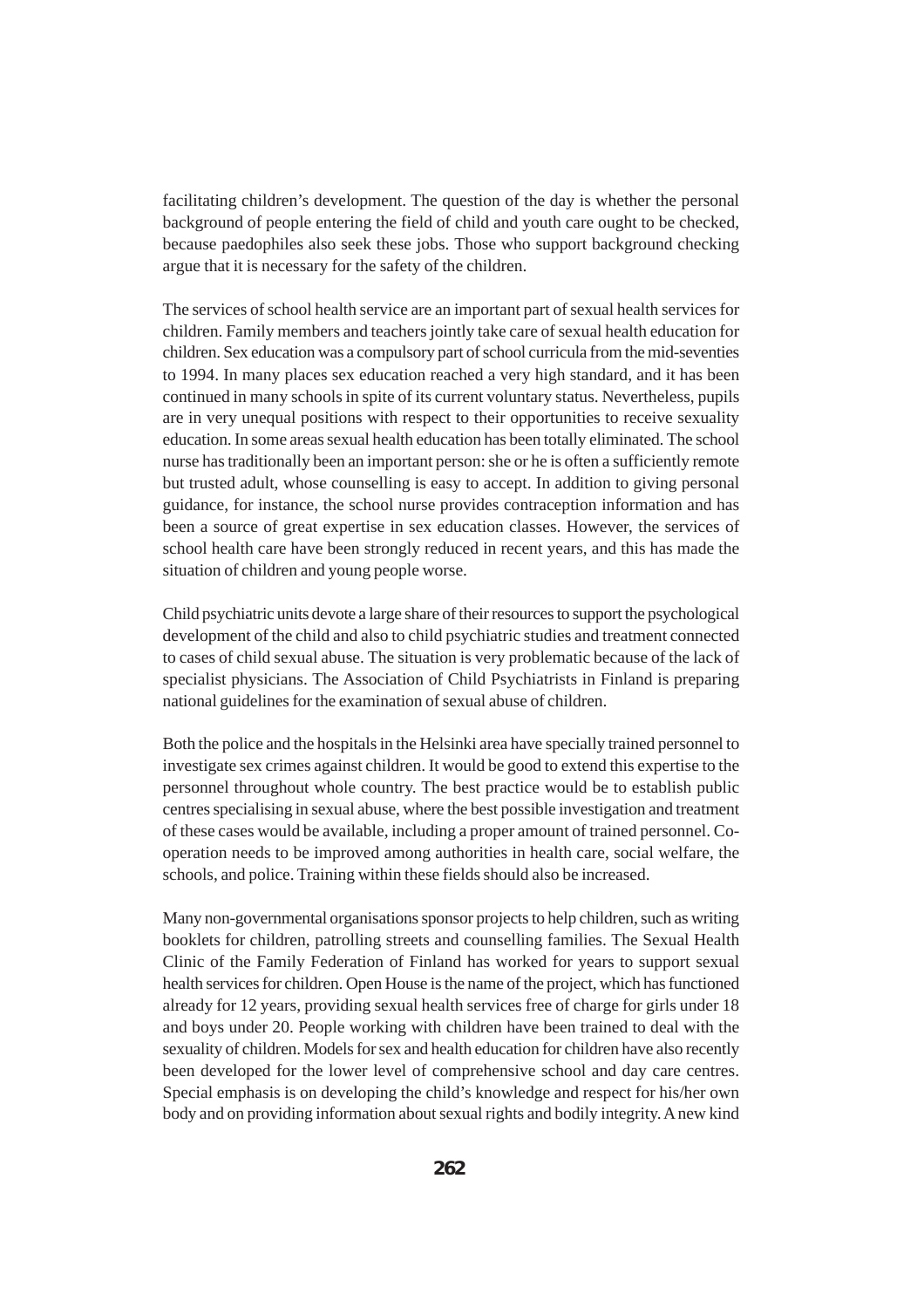of model for sex education has been produced together with the National Board of Education, called The Nine Steps of Sexuality (Korteniemi-Poikela and Cacciatore 2000). The Family Federation of Finland has also published the book Bunny Stories and Other Baby Fairy Tales (Hovatta 1993) aimed at children and telling where babies come from.

The Mannerheim League for Child Welfare operates a telephone hotline for children and the young. It was founded in 1980 to help people under the age of 22. About 50 000 phone calls are received every year. One per cent of the callers are 7-year-old children or younger, 10% are between the ages of 8 and 10 and 40% between 11 and 13. Of the phone calls dealing with sexuality received in 1998, 15% came from children between 8 and 10 and 30% from children between 11 and 13 years of age (Kajaani-Kurki 1999). This organisation also produces material and sponsors studies about children's sexuality. For example the book entitled I Discuss Sexuality With the Child (Joensuu 1994) was published in 1994 and a study about the role of adults as sex educators for children was carried out in 1999 (Kajaani-Kurki 1999).

Another organisation, The Central Union for Child Welfare also sponsors studies about children. One study examined the frequency of child abuse and resulted in the report The Experiences of Sexual Abuse and Violence of Children (Sariola 1990).

The Finnish Red Cross operates four shelter homes for children under the age of 19. Children and teenagers can visit or phone these homes to get protection and support. Informing children about these activities, however, is problematic and information needs to be more actively disseminated, for example, on television, in child health centres, day care centres and school, among other places. The personnel of different shelters and mother and child homes are being trained to identify and alleviate children's sexual distress and sexual abuse symptoms.

The SEXPO Foundation's project of sexual growth produced and translated material about children's sexuality.

Skidikantti (Kid's Corner) is a programme developed by Aila Juvonen which has been operating for ten years. In this programme children are taught self-defence skills. Children are taught to cope with different dangerous situations, for instance, how to protect themselves against sexual harassment and how to defend the integrity of their bodies. This education model has spread to many communities and used in their own projects.

The Finnish Evangelic-Lutheran State Church has generally taken a positive attitude toward sexual development and sex education. Valuable counselling is given in confirmation schools.

The Ministry of Social Affairs and Health established a working group in January 1999 to prepare a programme on the prevention of children's commercial abuse. The group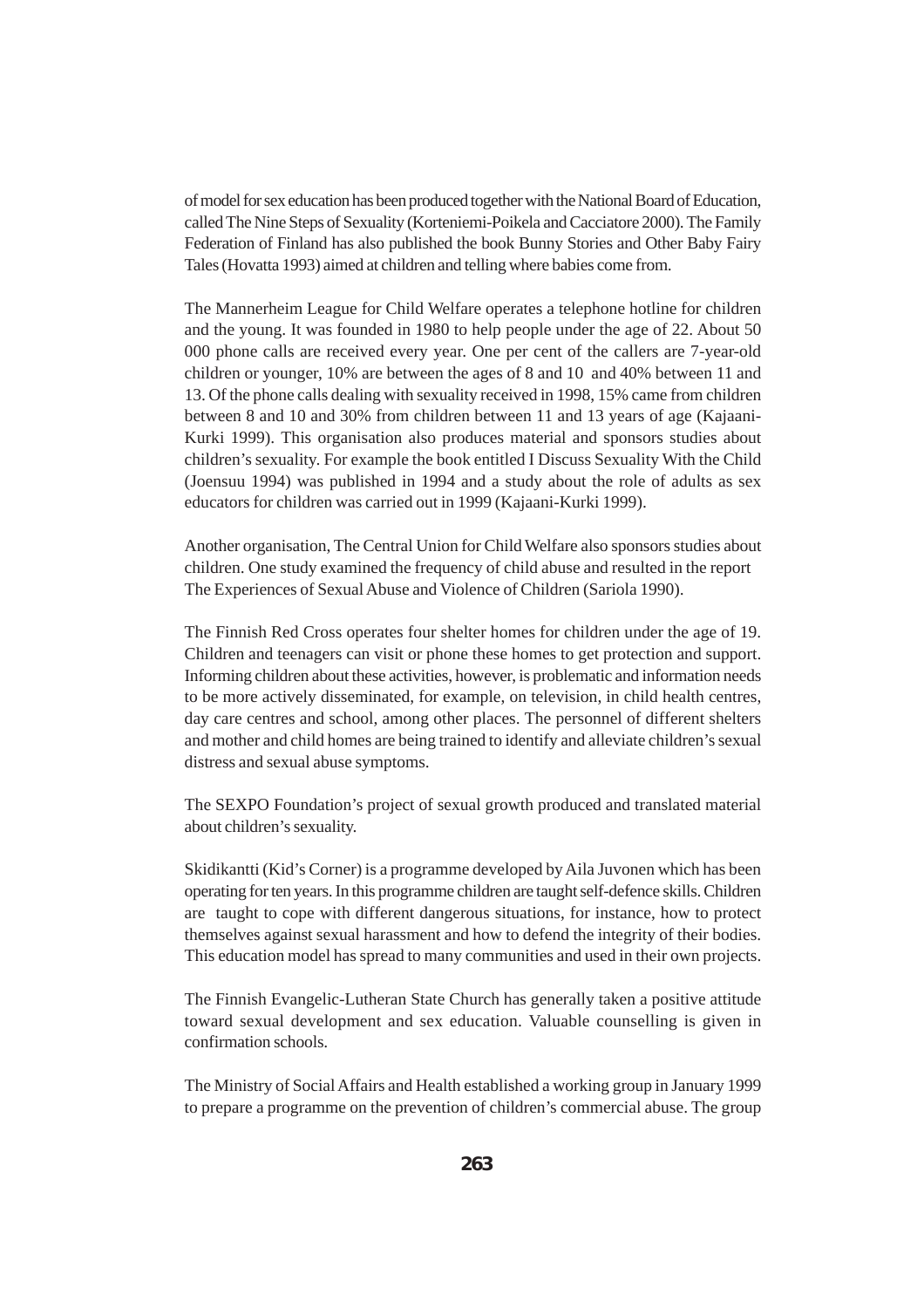must submit its action plan within one year. Sex crimes against children and adolescents registered by the police have increased in recent years.

A new Criminal Code of Sex Crimes was passed in the beginning of 1999, in which the child's position was improved by making a sex crime against a child a matter of public prosecution instead of the responsibility of a private person. In practice, this change means that whereas earlier the guardian of the child had to press charges before an investigation could start, now investigation automatically begins when the police become aware of the suspicions. However, the law does not include a possibility to intervene in, for instance, a case where a know child molester is preparing his or her actions. Recently, however, a middle-aged man was sentenced because he had made some phone calls to a 15-year old girl asking her for a car ride and to his hotel room.

## What About the Future?

The sexual health of children and adolescents in Finland has been among the best in the world according to most indicators. The traditions, attitudes, and high professional standards of personnel and providers of public health care have ensured high-quality services. The atmosphere for discussion is still open and decisions are based on both reliable information and ethical principles.

In the past few years a change for the worse has become evident. In the beginning of the 1990's an economic recession occurred in Finland, which led to wide cuts in social and health programmes. The reduction of funding has not stopped, even though financial conditions are much better now. Inequity of wealth and resources has increased. Welfare and other supports have decreased particularly for children and adolescents, those who are not able to defend their rights.

The media brings sexualised advertisements and pornography to every home, and tourism makes child prostitution accessible to more people. Communication has become more and more technical, and money has become excessively valued. Sexuality is often regarded as a commodity, as offering business opportunities to make money. Drug use, marginalisation and alcohol have their impact on children. It is not fashionable to work in the upbringing of children, to be present as a female or male role model or to take care of family life. Doing well in work life demands more and more from parents. All this weakens the possibilities for healthy sexuality, development and childhood. Children's psychiatric problems are increasing, but there is not enough personnel to provide examinations and treatment for children.

The promotion of children's sexual health requires adequate financial support by the state, proper research, resources and expertise, and strong public advocacy. To fight against children's sexual abuse, public specialised centres should be founded, where the best possible investigation, treatment and research would be carried out.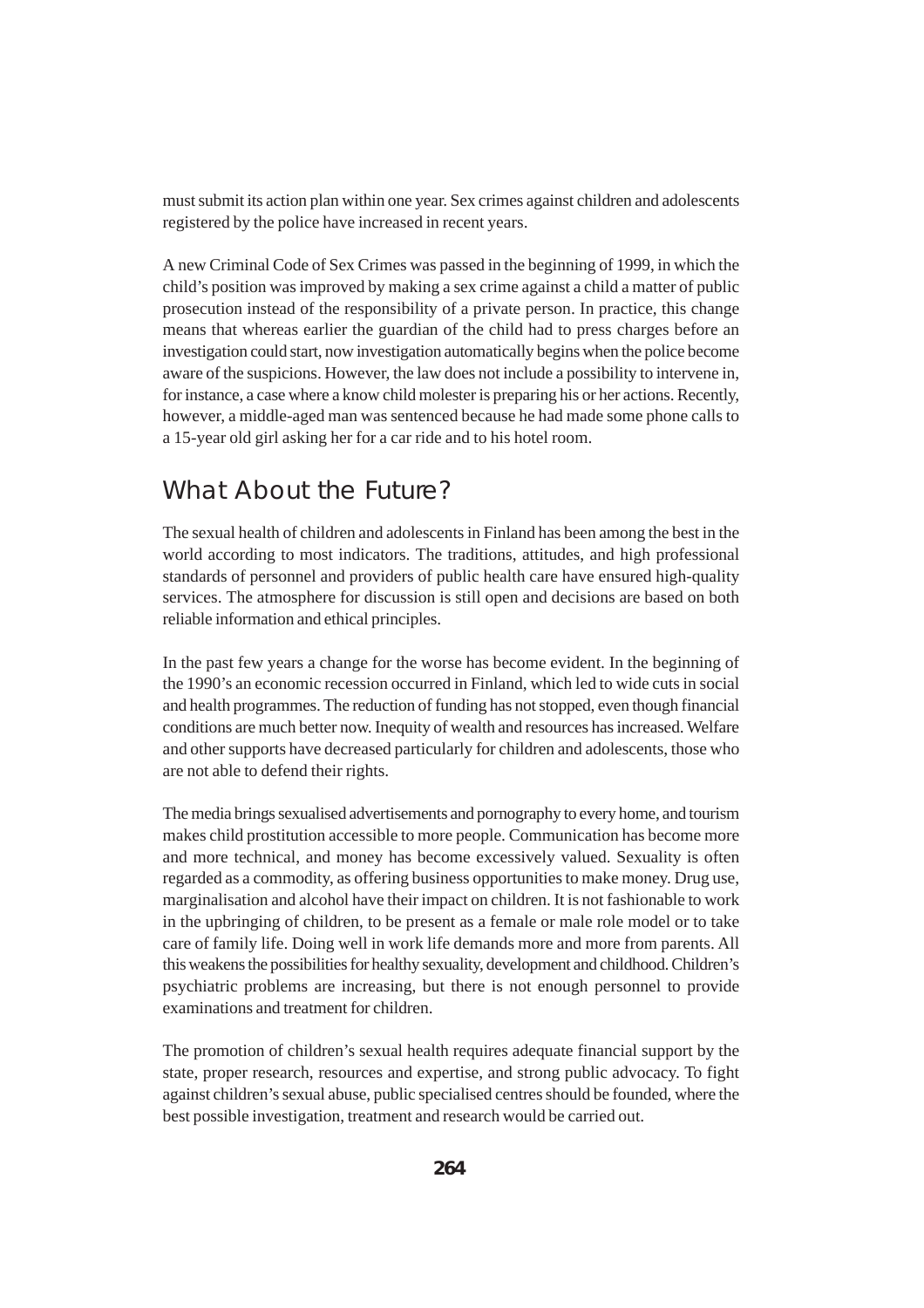Working with children demands sustained efforts and abilities based on both knowledge and sensitivity. More men are needed in the field of education. Fathers have the right to know how important their presence is for the development of their son's and daughter's sexual identity. Children should not be a nuisance in the tightly scheduled everyday life of adults. Instead, they should be enjoyed and considered a special privilege for the attention and time of their parents.

#### **References**

- Aalberg, Veikko and Siimes, Martti A. 1999. Lapsesta aikuiseksi (From a child into an adult). Nemo, Jyväskylä.
- Aigner, Gertrude and Centerwall, Erik. 1999. Lapset ja seksuaalisuus (Children and sexuality). Kirjayhtymä.
- Anttila, A. 1995. Rakkaudesta ne tytötkin ennustaa (Even the girls foretell of love.). *Yliopisto* 2/1995.
- Atabaki S., Paradise J. E. 1999. The medical evaluation of the sexually abused child: Lessons from a decade of research. *Pediatrics* 104: 178-86.
- Carrasco, Mary. 1996. Sexual abuse and rape. In Gellis & Kagan (ed.). Current Pediatric Therapy. 15<sup>th</sup> Edition. W. B. Saunders Company. pp 56-8.
- Fergusson, D.M., Lynskey, M.T., Horwood, L.J. 1996. Childhood sexual abuse and psychiatric disorder in young adulthood: I. Prevalence of sexual abuse and factors associated with sexual abuse. *J Am Acad Child Adolesc Psychiatry* 35(10): 1355- 64.
- Finkelhor, D. 1994. The international epidemiology of child sexual abuse. *Child Abuse Neglect* 18(5): 409-17.
- Heiskanen, Markku and Piispa, Minna. 1998. Usko, toivo, hakkaus (Faith, hope, battering.). Tilastokeskus, Tasa-arvoasiain neuvottelukunta. Helsinki.
- Hobbs, Christopher J. and Wynne, Jane, M. 1996. Physical Signs of Child Abuse, a Colour Atlas. Saunders Company Limited.
- Hovatta, Outi. 1999. Pupujuttuja ja muita vauvasatuja (Bunny stories and other baby fairy tales.). Väestöliitto. Painatuskeskus Oy, Helsinki.
- Huttunen, Matti, O. 1999. Ihmiseksi (As a human being). Duodecim kustannus.
- Joensuu, Jyrki. 1994. Keskustelen seksistä lapsen kanssa (I talk about sexuality with the child). Mannerheimin Lastensuojeluliitto.
- Kajaani-Kurki, Kristina, Mannerheimin Lastensuojeluliitto. 1999. Henkilökohtainen tiedonanto (Personal communication, The Mannerheim League for Child Welfare).
- Kontula, Osmo and Haavio-Mannila, Elina. 1995. Matkalla intohimoon (On the way to passion). WSOY, Porvoo-Helsinki.
- Kontula, Osmo. 1987. Nuorten seksi (Sex of the young and adolescents). Otava, Keuruu.
- Korteniemi-Poikela, Erja and Cacciatore, Raisa. 1999. Seksuaalisuuden portaat (The nine steps of sexuality). Opetushallitus, Helsinki.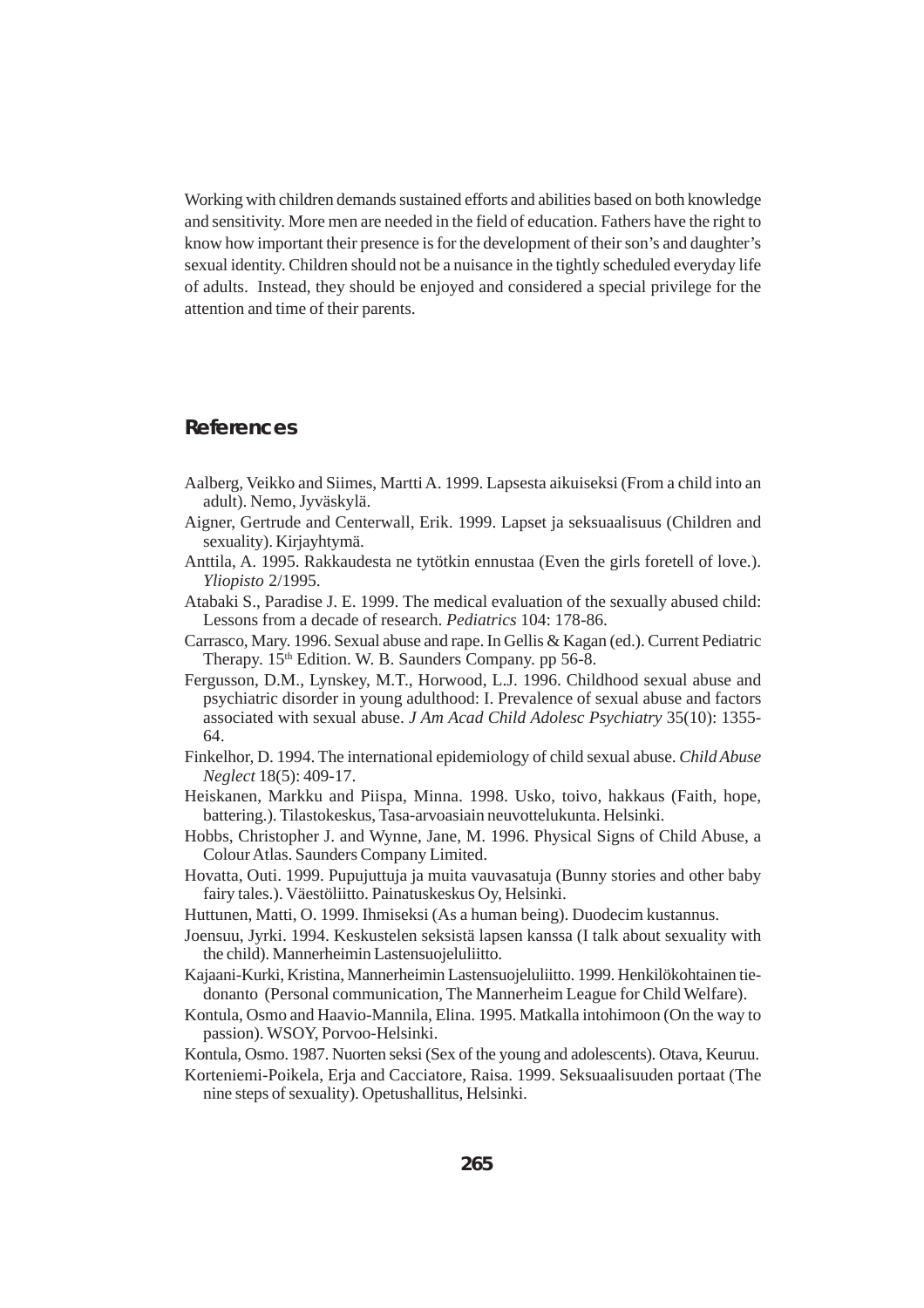- Mäenpää, Jorma and Siimes, Martti. 1995. Lasten ja nuorten seksuaalisuus (The sexuality of children and adolescents). In Seksuaalisuus (Sexuality). Kustannus Oy Duodecim, Pieksämäki. pp. 55-68.
- Nykänen, Maija. 1996. Näkemyksiä ala-asteen seksuaaliopetuksesta (Views about sex education at the lower level of comprehensive school). Jyväskylän Yliopisto, Terveystieteen laitoksen julkaisusarja 4/1996.
- Sariola, Heikki. 1990. Lapsen seksuaalisen hyväksikäytön ja väkivallan kokemukset (The sexual abuse of a child and experiences of violence). Lastensuojelun Keskusliitto.

STAKES 45/2000, http://www.stakes.fi/tiedotteet/2000/45.htm

Virtanen, L. 1975. Lasten lääkärileikit (Children's doctor plays). *Suomen Lääkärilehti* 30: 1711–15